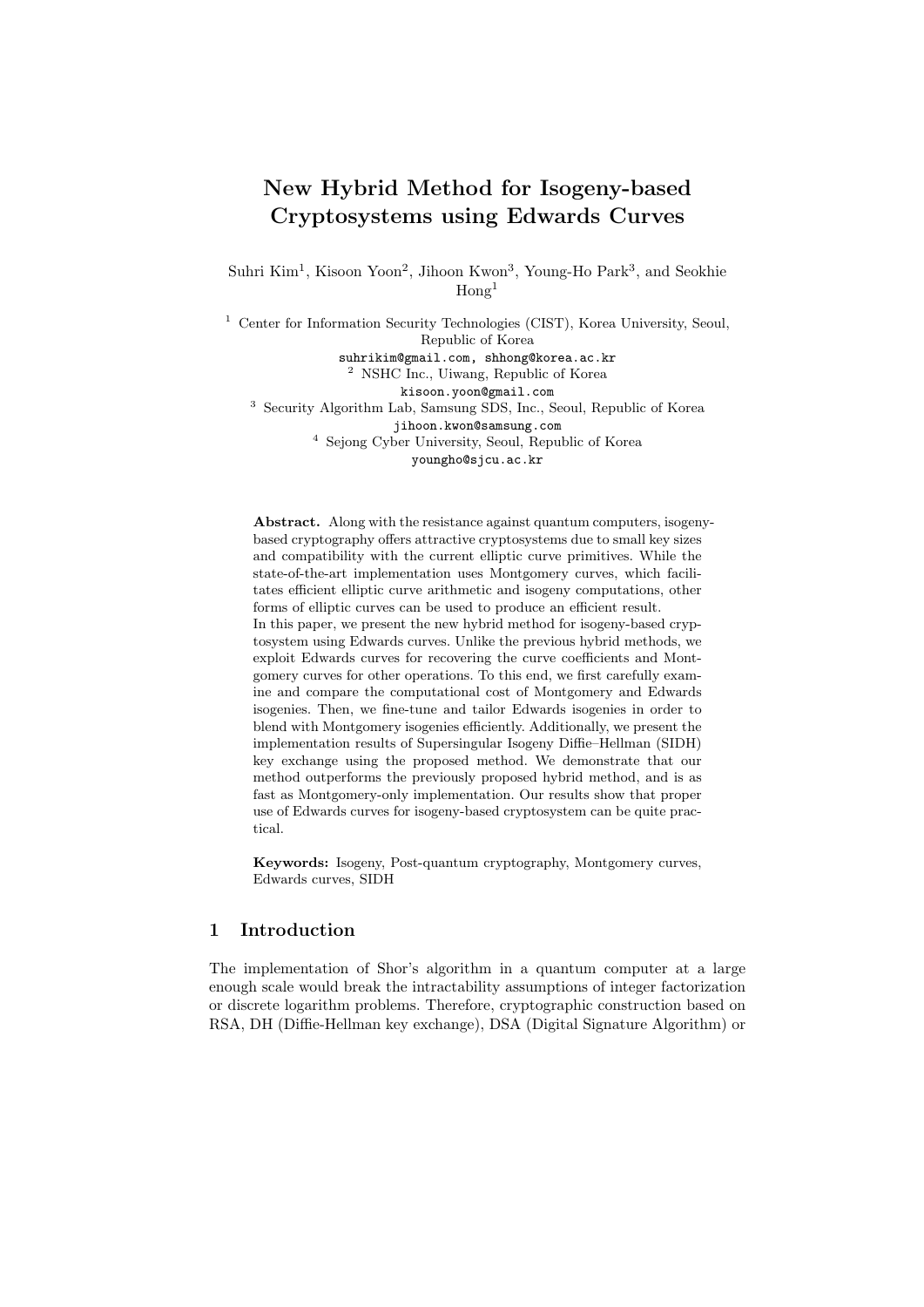ECC (Elliptic Curve Cryptography) will no longer be secure. These recent concerns have accelerated the field of post-quantum cryptography. Post-quantum cryptography (PQC) refers to classical cryptosystems which can be run on a classical computer and remain secure even in the presence of a quantum adversary. The main categories of PQC include cryptosystems based on multivariate quadratic equations, lattices, error correcting codes, hash functions, and isogenies. The cryptosystems based on these mathematical problems are expected to be quantum-secure since there is no known quantum algorithm that can solve underlying problems efficiently. Although isogeny-based cryptography is the newest in this field, due to its small key sizes compared to other cryptosystems in PQC, isogeny-based cryptosystems provide a strong candidate for post-quantum key establishment.

The isogeny-based cryptosystem became increasingly popular after the introduction of SIDH key exchange by De Feo and Jao in 2011 [13]. Although a cryptosystem based on isogenies on ordinary curves was first proposed by Couveignes [12] and rediscovered by Stolbunov [21], their algorithm suffered from the quantum sub-exponential attack proposed by Childs et al. [8]. The attack proposed in [8] exploits the commutative property of the endomorphism rings of ordinary curves. As the endomorphism rings of supersingular curves have noncommutative property, SIDH resists against the attack proposed in [8]. To date, the best known classical and quantum attacks against the underlying problem are both exponential so that SIDH has positioned itself as a promising candidate for PQC. In 2017, Supersingular Isogeny Key Encapsulation (SIKE), which is based on SIDH, was submitted as one of the candidates to the NIST standardization project [1].

The potential of an isogeny-based cryptosystem is that it provides significantly smaller key sizes than other PQC primitives while providing the same level of security. However, its state-of-the-art implementation is slower than any other candidates of the NIST standardization project. Therefore, numerous implementations of isogeny-based cryptosystems have been proposed to increase their viability as a PQC candidate. In 2016, Azarderakhsh et al. implemented the SIDH key exchange protocol on ARM-NEON and FPGA devices [2, 16]. Costello et al. proposed faster computation methods and a library for supersingular isogeny key exchange and their implementation remains state-of-theart [11]. In 2018, Seo et al. proposed a faster modular multiplication for SIDH and SIKE [20]. Their implementation has resulted in additional speed improvements of SIDH and SIKE on ARM processors.

Regarding the implementation, it is important to choose a model of the elliptic curves that provides efficient elliptic curve arithmetic as well as isogeny computation. Owing to the group structure of elliptic curves used in an isogenybased cryptosystem, either the curve or its twist has a point of order four, which is isomorphic to Montgomery curves or Edwards curves. The state-ofthe-art implementation works entirely on Montgomery curves since it provides fast point operations and efficient isogeny computation. However, whether other forms of elliptic curves are as efficient as Montgomery curves is still unclear.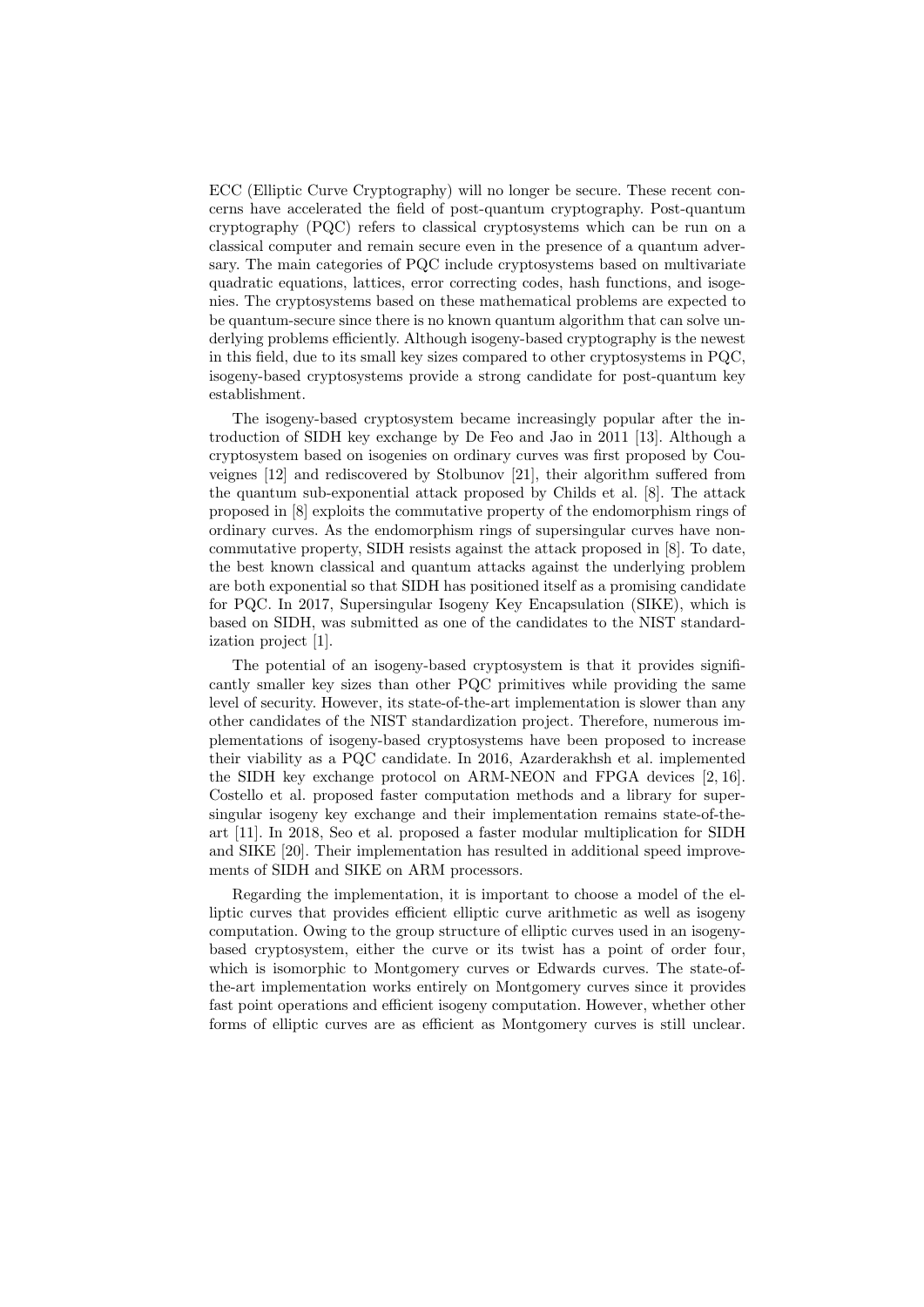In [9], Costello et al. remarked that there could exist savings to be gained in a twisted Edwards version of SIDH, or some hybrid method that exploits the simple relationship between Montgomery and twisted Edwards curves. Meyer et al. proposed a hybrid SIDH scheme that exploits the fact that the arithmetic in twisted Edwards curves is efficient in some instances [17]. Their method uses twisted Edwards curves for elliptic curve arithmetic and Montgomery curves for isogeny computation. Bos et al. investigated the result of [17] and concluded that using twisted Edwards curves does not result in faster elliptic curve arithmetic in the setting of SIDH [4]. However, Kim et al. recently proposed isogeny formulas on Edwards curves for an isogeny-based cryptosystem and concluded that isogenies on Edwards curves are as efficient as on Montgomery curves [15]. Their work suggests that using Edwards curves instead of twisted Edwards curves for a hybrid method could result in better performance.

The aim of this work is to demonstrate the optimal combination of the usage of Montgomery curves and Edwards curves. This is done by first analyzing the computational costs of the building blocks of SIDH when Edwards curves are used. The following list details the main contributions of this work.

- We further optimized the 4-isogeny formula on Edwards curves proposed in [15]. Our optimization of the 4-isogeny formula on Edwards curves requires  $6M+6S$ , where M (resp. S) refers to a field multiplication (resp. a field squaring). Additionally, we analyzed the computational cost of the doubling and tripling formulas on Edwards curves used in the isogeny-based cryptosystem. We conclude that except for doubling and differential addition, the computational costs on Edwards curves are as fast as on Montgomery curves.
- We present an optimized 3- and 4- isogeny formulas for SIDH/SIKE. Through a careful examination of the computational costs of isogeny formulas on Edwards and Montgomery curves, we demonstrate that Edwards curves have an advantage over Montgomery curves when recovering the curve coefficients. To exploit Edwards curves, we tailor the Montgomery isogeny formula for efficient computation. Additionally, the use of Edwards curves breaks the dependency between the curve coefficient computation and the evaluation of an isogeny on Montgomery curves. Although only point evaluations are required in some cases, a function that recovers the curve coefficients is called because it precomputes the values needed for the point evaluations. However, by reconstructing the isogeny function on Montgomery curves through isogenies on Edwards curves, we are able to break this dependency. The computational costs of our functions are detailed in Section 4.
- We present the implementation of SIDH using the proposed formula. Previous works on such hybrid methods use isogenies on Montgomery curves and elliptic curve arithmetic on twisted Edwards curves [4, 17]. However, we demonstrate that exploiting Edwards curves when computing isogenies on Montgomery curves leads to better results. Compared with the current state-of-the-art implementation, our hybrid method is faster by 1.09% for the 192-bit security level [10]. Although the result may seem insignificant,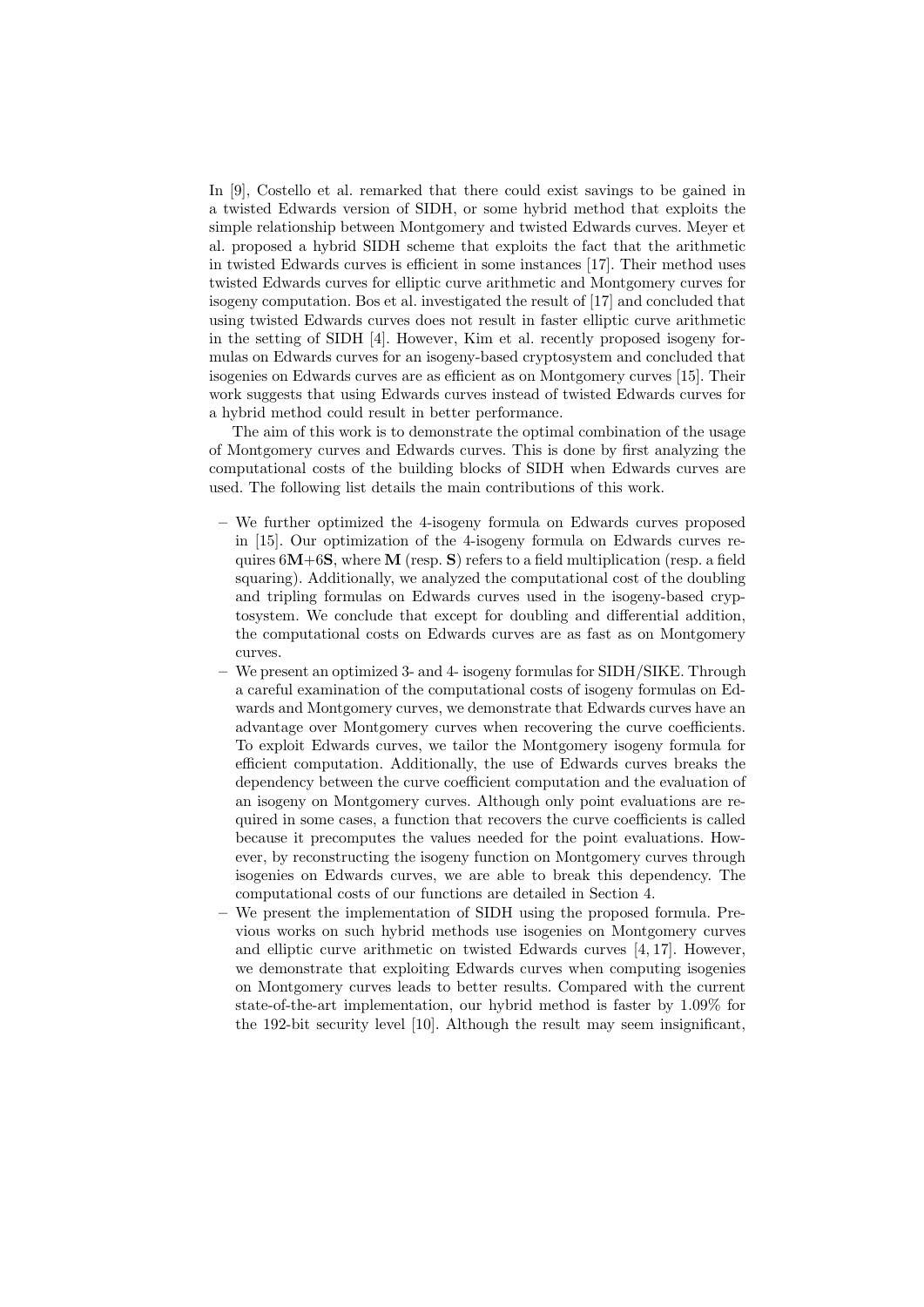because the isogeny-based cryptosystem is slower than any other candidates in PQC, small speed improvements are meaningful in this field. The results of our experiments are presented in Section 5.

The remainder of this paper is organized as follows: In Section 2, we review some special forms of elliptic curves that are used throughout the paper. Also, the description of the SIDH protocol is presented. In Section 3, we analyze the computational cost of the lower-level functions used in SIDH. The proposed method of exploiting Edwards curves and the implementation results are presented in Section 4. We draw conclusions and discuss future work in Section 5.

## 2 Preliminaries

In this section, we provide the required background that will be used throughout the paper. First, we introduce the characteristic of Montgomery and Edwards curves and their relations. Then, we introduce the SIDH protocol used in the implementation.

#### 2.1 Montgomery curves and Edwards curves

**Montgomery curves** Let  $K$  be a field with the characteristic not equal to 2 or 3. The Montgomery elliptic curves over  $K$  are given by the equation of the form

$$
M_{a,b}: by^2 = x^3 + ax^2 + x,\t\t(1)
$$

where  $b(a^2-4) \neq 0$ . The j-invariant of Montgomery curves is defined as  $j(M_{a,b}) =$  $256(a^2-3)^3/(a^2-4)$ . When evaluating the isogenous curve coefficients using Vélu's formula, it is efficient to work with both projective coordinates and projective curve coefficients to avoid field inversions [11]. Let  $(A : B : C) \in \mathbb{P}^2(K)$ with  $C \in \overline{K}^{\times}$ , such that  $a = A/C$  and  $b = B/C$ . Then  $M_{a,b}$  can be expressed as

$$
M_{A:B:C}: By^2 = Cx^3 + Ax^2 + Cx.
$$

Arithmetic on Montgomery Curves Montgomery curves are known for fast elliptic curve arithmetic. In [18], Montgomery simplified the computations by dropping the y-coordinate. For example, let  $P = (x, y)$  be a point on Montgomery curve  $M_{a,b}$ , where  $x = X/Z$  and  $y = Y/Z$ . The doubling [2]  $P$  can be obtained using only XZ-coordinates as described below.

$$
X' = (X - Z)^2 (X + Z)^2
$$
  
\n
$$
Z' = ((X + Z)^2 - (X - Z)^2) \cdot \left( (X + Z)^2 + \frac{a - 2}{4} ((X + Z)^2 - (X - Z)^2) \right)
$$

Additionally, the Montgomery ladder is a method of computing scalar multiples of points on various forms of elliptic curves. This method is only efficient when used on a Montgomery curve [5].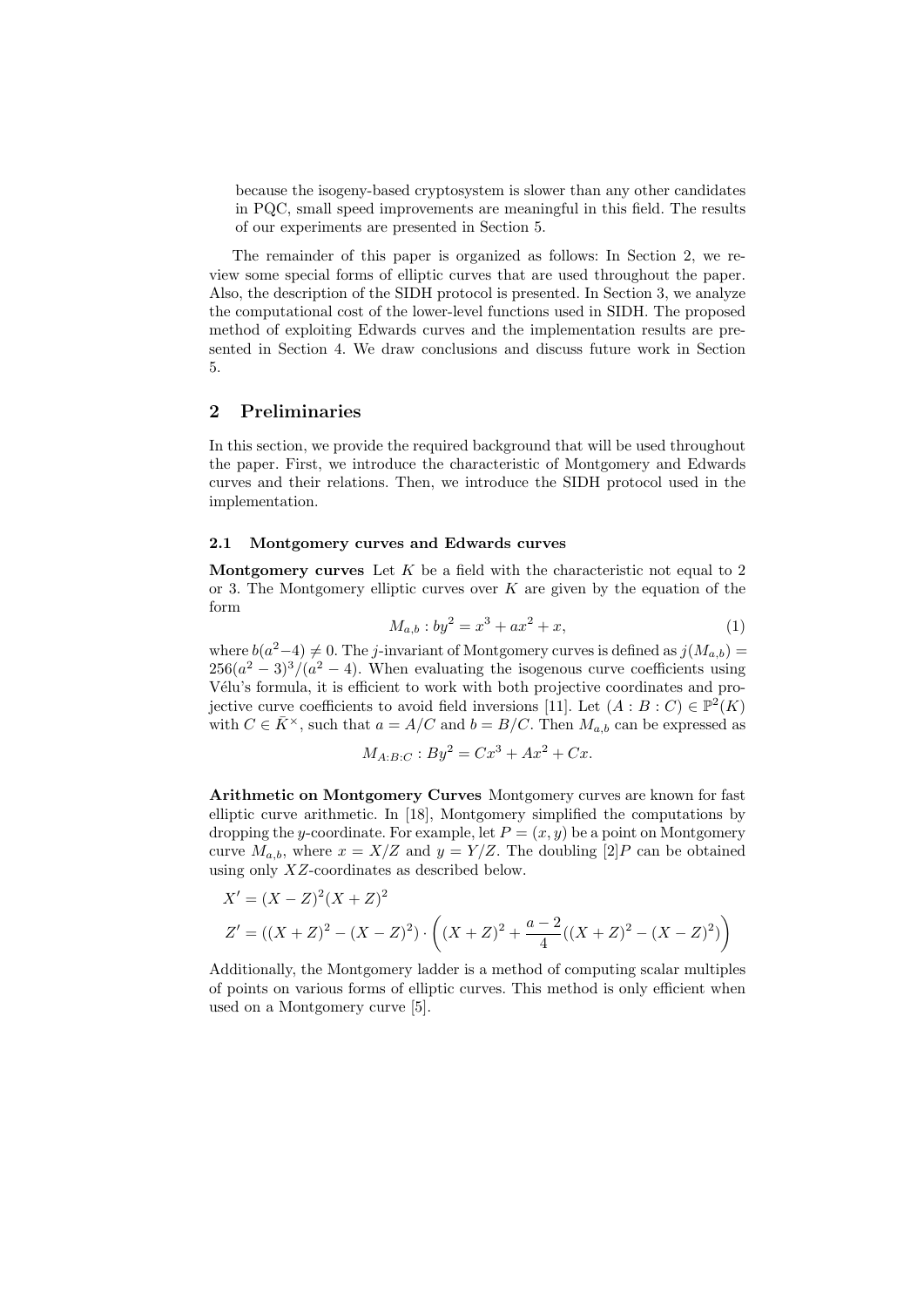Edwards curves Edwards elliptic curves over  $K$  are defined by the following equation:

$$
E_d: x^2 + y^2 = 1 + dx^2 y^2,
$$
\n(2)

where  $d \neq 0, 1$ . In Edwards curves, the point  $(0, 1)$  is the identity element, and the point  $(0, -1)$  has order two. The points  $(1, 0)$  and  $(-1, 0)$  have order four. The condition that  $E_d$  always has a rational point of order four restricts the use of elliptic curves in the Edwards model. Twisted Edwards curves are a generalization of Edwards curves, which were proposed by Bernstein et al. [3], to overcome such deficiency. Twisted Edwards curves are defined by the equation,

$$
E_{a,d}: ax^2 + y^2 = 1 + dx^2y^2,
$$
\n(3)

for distinct nonzero elements  $a, d \in K$  [3]. Clearly,  $E_{a,d}$  is isomorphic to an Edwards curve over  $K(\sqrt{a})$ . The *j*-invariant of Edwards curves is defined as  $j(E_d) = 16(1 + 14d + d^2)^3/d(1 - d)^4$ . For the same reason as with Montgomery curves, we use projective curve coefficients on Edwards curves to avoid inversion. Let  $(C, D) \in \mathbb{P}^2(K)$  where  $C \in \overline{K}^{\times}$  such that  $d = D/C$ . Then,  $E_d$  can be expressed as

$$
E_{C:D}: Cx^2 + Cy^2 = C + Dx^2y^2.
$$

Arithmetic on Edwards Curves For points  $(x_1, y_1)$  and  $(x_2, y_2)$  on Edwards curves  $E_d$ , the addition of two points is defined as below, and doubling can be performed with the same formula.

$$
(x_1, y_1) + (x_2, y_2) = \left(\frac{x_1y_2 + y_1x_2}{1 + dx_1x_2y_1y_2}, \frac{y_1y_2 - x_1x_2}{1 - dx_1x_2y_1y_2}\right).
$$

In general, projective coordinates  $(X:Y:Z) \in \mathbb{P}^2$  where  $x = X/Z$  and  $y = Y/Z$ are used for the corresponding affine point  $(x, y)$  on  $E_d$  to avoid inversion during elliptic curve arithmetic. There are many coordinate systems for Edwards curves and, similar to  $XZ$ -only Montgomery arithmetic, Castryck et al. proposed  $YZ$ only doubling formulas on Edwards curves [7]. Let  $P = (x, y)$  be a point on an Edwards curve  $E_d$ . The doubling of P on Edwards curves is given by,

$$
[2]P = \left(\frac{2xy}{1+dx^2y^2}, \frac{y^2-x^2}{1-dx^2y^2}\right).
$$

Substituting  $x^2 = (1 - y^2)/(1 - dy^2)$  into the y-coordinate of [2] P using the curve equation, we have,

$$
\frac{y^2 - x^2}{1 - dx^2 y^2} = \frac{y^2 (1 - dy^2) - (1 - y^2)}{(1 - dy^2) - dy^2 (1 - y^2)} = \frac{-dy^4 + 2y^2 - 1}{dy^4 - 2dy^2 + 1}.
$$

Therefore, the second coordinate of  $[2]P$  is expressed using only the y-coordinate. Now, let  $P = (X : Y : Z)$  be the projective representation of P, such that  $x = X/Z$  and  $y = Y/Z$ . Then,  $[2]P = (Y' : Z')$  is given by

$$
Y' = -dY^4 + 2Y^2Z^2 - Z^4
$$
  

$$
Z' = dY^4 - 2dY^2Z^2 + Z^4,
$$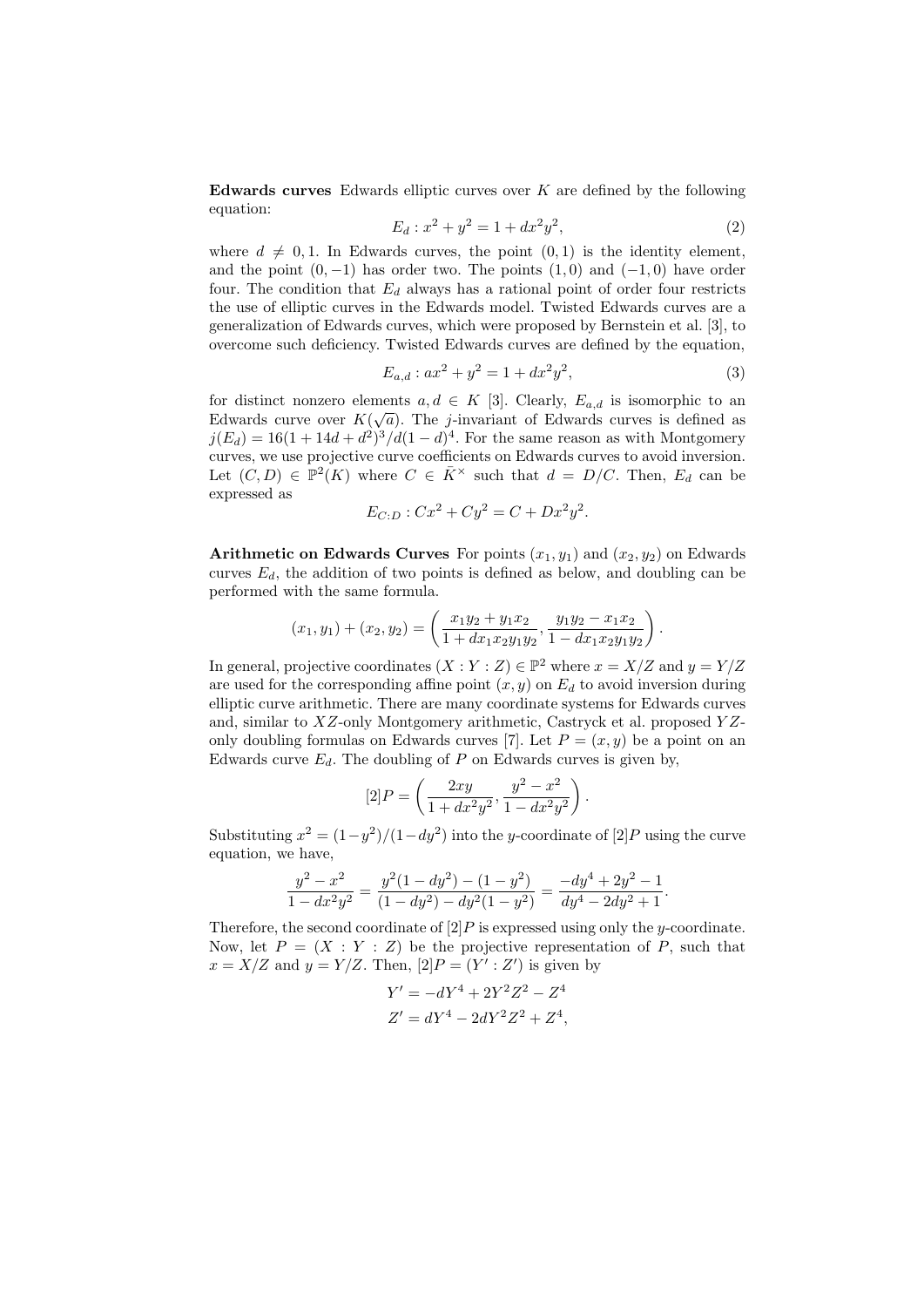which is expressed using only the  $YZ$ -coordinates. Tripling on Edwards curves can also be expressed in  $YZ$ -coordinates. In our implementation of SIDH, we use the YZ-coordinate system on Edwards curves for computational efficiency and compatibility with the XZ-coordinate on Montgomery curves.

Relation between Montgomery Curves and Edwards Curves Generally, every twisted Edwards curve over  $K$  is birationally equivalent over  $K$  to a Montgomery curve [3]. In [3], Bernstein et al. demonstrated that for a field  $K$ with  $\#K \equiv 3 \pmod{4}$ , every Montgomery curve over K is birationally equivalent over  $K$  to an Edwards curve. Therefore, to exploit the birationality of Montgomery and Edwards curves, we shall define K with  $\#K \equiv 3 \mod 4$  in the remainder of this paper, unless otherwise specified.

Let d be a nonzero element in K. Then, every Edwards curve  $E_d$  is birationally equivalent to a Montgomery form  $M_{A,B}$  via

$$
(x, y) \to (u, v) = \left(\frac{1+y}{1-y}, \frac{1+y}{(1-y)x}\right),
$$
 (4)

where  $A = 2(1 + d)/(1 - d)$  and  $B = 4/(1 - d)$ . The inverse of the map from  $M_{A,B}$  to  $E_d$ , is defined as

$$
(u, v) \to (x, y) = \left(\frac{u}{v\sqrt{a}}, \frac{u-1}{u+1}\right),\tag{5}
$$

where  $a = (A + 2)/B$  and  $d = (A - 2)/(A + 2)$ . The first coordinate in map (4) is computed by using only the y-coordinate and the second coordinate in map  $(5)$  uses only the *u*-coordinate. In projective coordinates, this map becomes remarkably simple [7]. A point  $(X_M : Z_M)$  on a Montgomery curve can be transformed to the corresponding Edwards YZ-coordinates ( $Y_E : Z_E$ ) and vice versa:

$$
(X_M : Z_M) \to (Y_E : Z_E) = (X_M - Z_M : X_M + Z_M),
$$
  

$$
(Y_E : Z_E) \to (X_M : Z_M) = (Y_E + Z_E : Z_E - Y_E).
$$

Therefore, the point conversion between these two curves costs only two additions.

#### 2.2 Supersingular Isogeny Diffie-Hellman

We recall the SIDH key exchange protocol proposed by De Feo and Jao [13]. For more information, please refer to [13]. The notations used in this section will continue to be used throughout the paper.

**SIDH protocol** Fix two small prime numbers  $\ell_A$  and  $\ell_B$ . Let p be a prime of the form  $p = \ell_A^{e_A} \ell_B^{e_B} f \pm 1$  for some integer cofactor f, and  $e_A$  and  $e_B$  are positive integers such that  $\ell_A^{e_A} \approx \ell_B^{e_B}$ . Then we can easily construct a supersingular elliptic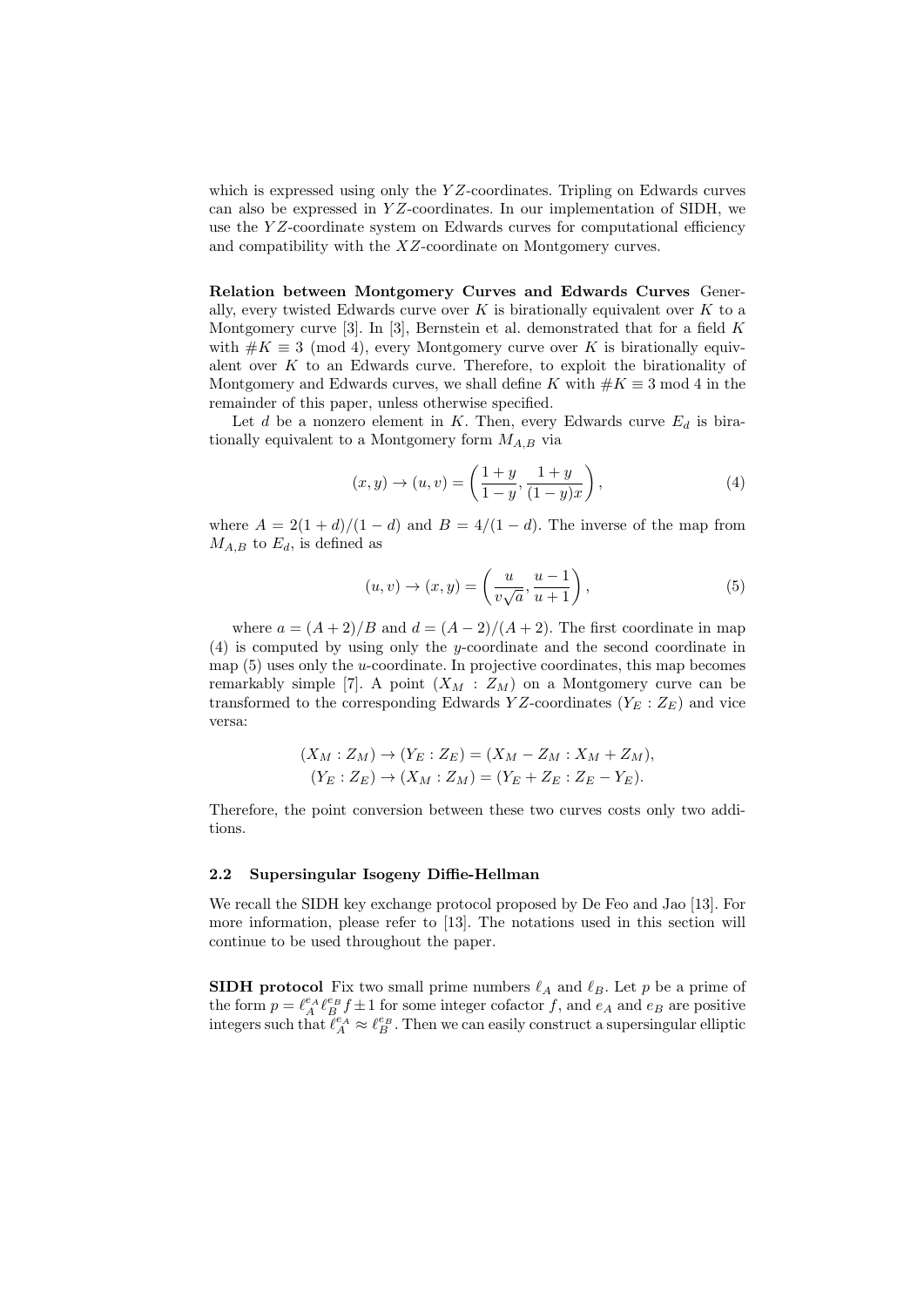curve E over  $\mathbb{F}_{p^2}$  of order  $(\ell_A^{e_A} \ell_B^{e_B} f)^2$  [6]. We have the full  $\ell^e$ -torsion subgroup on E over  $\mathbb{F}_{p^2}$  for  $\ell \in \{\ell_A, \ell_B\}$  and  $e \in \{e_A, e_B\}$ . Choose basis  $\{P_A, Q_A\}$  and  $\{P_B, Q_B\}$  for the  $\ell_A^{e_A}$ - and  $\ell_B^{e_B}$ -torsion subgroups, respectively.

Suppose Alice and Bob want to exchange a shared secret key. Let  $\{P_A, Q_A\}$ be the basis for Alice and  $\{P_B, Q_B\}$  be the basis for Bob. For the key generation, Alice chooses random elements  $m_A, n_A \in \mathbb{Z}/\ell_A^{e_A}\mathbb{Z}$ , which are not both divisible by  $\ell_A$ , and computes the subgroup  $\langle R_A \rangle = \langle [m_A]P_A + [n_A]Q_A \rangle$ . Then using Vélu's formula, Alice computes a curve  $E_A = E/(R_A)$  and an isogeny  $\phi_A : E \to E_A$  of degree  $\ell_A^{e_A}$ , where  $\ker \phi_A = \langle R_A \rangle$ . Alice computes and sends  $(E_A, \phi_A(P_B), \phi_A(Q_B))$  to Bob. Bob repeats the same operation as Alice, such that Alice receives  $(E_B, \phi_B(P_A), \phi_B(Q_A)).$ 

For the key establishment, Alice computes the subgroup  $\langle R'_A \rangle = \langle [m_A] \phi_B(P_A) + \phi_B(P_B) \phi_B(P_B) \rangle$  $[n_A]\phi_B(Q_A)\rangle$ . By using Vélu's formula, Alice computes a curve  $E_{AB} = E_B/\langle R'_A\rangle$ . Bob repeats the same operation as Alice and computes a curve  $E_{BA} = E_A / \langle R_B' \rangle$ . The shared secret between Alice and Bob is the j-invariant of  $E_{AB}$ , i.e.,  $j(E_{AB})$  =  $j(E_{BA})$ .

Computing large degree isogenies In an isogeny-based cryptosystem, one has to compute an  $\ell^e$ -degree isogeny  $\phi$ . The complexity of Vélu's formula scales linearly with the size of the kernel subgroup. Therefore, we decompose an isogeny of degree  $\ell^e$  into e isogenies of degree  $\ell$  for computational efficiency.

Given a cyclic subgroup  $\langle R \rangle \in E[\ell^e]$  of order  $\ell^e$ , let  $\phi$  be the isogeny from E to  $E/\langle R \rangle$ , with  $ker \phi = \langle R \rangle \in E[\ell^e]$ . The isogeny  $\phi$  is computed as a composition of e isogenies of degree  $\ell$  by Vélu's formula [22]. Starting by setting  $E = E_0$  and  $R = R_0$ , compute  $E_{i+1} = E_i / \langle \ell^{e-i-1} R_i \rangle$  for  $0 \le i < e$  [13]. For each iteration, compute an  $\ell$ -isogeny  $\phi_i : E_i \to E_{i+1}$ , with  $\ker \phi_i = \langle \ell^{e-i-1}R_i \rangle$  of order  $\ell$ , and set  $R_{i+1} = \phi_i(R_i)$ . The point  $R_i$  is an  $\ell^{e-i}$  torsion point, such that  $[\ell^{e-i-1}]R_i$ has order  $\ell$ . Therefore, by combining  $\phi = \phi_{e-1} \circ \cdots \circ \phi_0$  we can obtain the isogeny  $\phi$  of degree  $\ell^e$  with  $\langle R \rangle$  as a kernel.

# 3 Formulas for Constructing Isogeny-based Cryptosystems

In this section, we present the computational costs of lower-level functions that are used as building blocks of SIDH. To avoid inversions during the computation, not only projective coordinates but also projective curve coefficients are used [11]. The formulas presented in this section are the result of considering such circumstances. Additionally, since  $\ell_A = 2$  and  $\ell_B = 3$  are the common choice for implementing isogeny-based systems, we consider formulas focusing on the doubling (resp. tripling) and 4-isogeny (resp. 3-isogeny). For the projective 4 isogeny formula on Edwards curves, we optimized the formula presented in [15].

## 3.1 Elliptic Curves Arithmetic in SIDH

The elliptic curves arithmetic on Edwards curves using projective curve coefficients is similar to the case of using twisted Edwards curves. Unlike the currently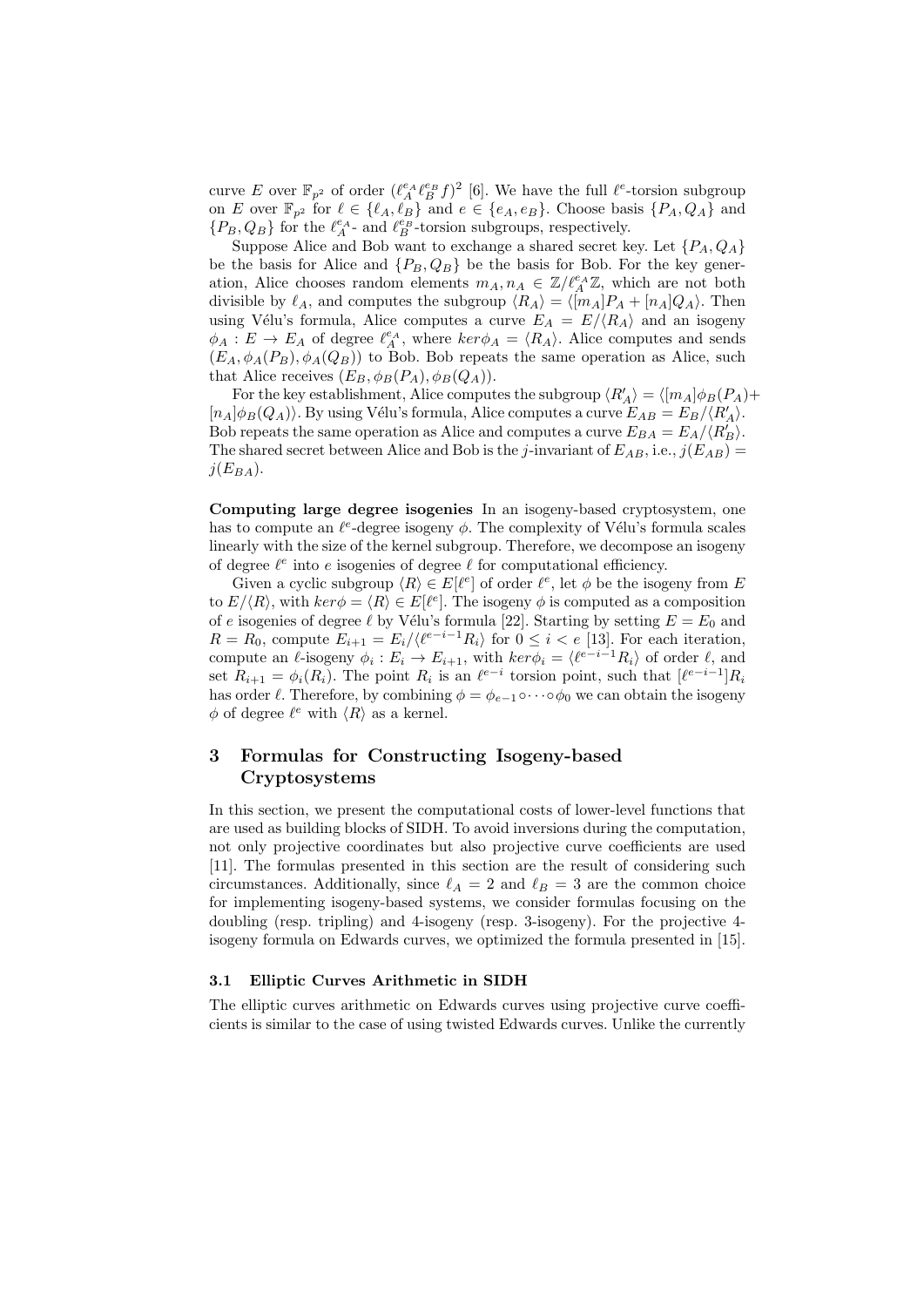used ECC, the elliptic curves used in an isogeny-based cryptosystem are not fixed but change as moving around an isogeny class. Therefore, the formula used in SIDH cannot be optimized for specific curve coefficients.

**Doubling** Let  $P = (x, y)$  be a point on an Edwards curve  $E_d$  defined as in equation (2). Let  $d = D/C$ ,  $x = X/Z$ , and  $y = Y/Z$ . For  $P = (Y : Z)$  in projective coordinates, the doubling of P gives  $[2]P = (Y' : Z')$ , where Y' and  $Z^\prime$  are defined as

$$
Y' = -DY^4 + 2CY^2Z^2 - CZ^4
$$
  

$$
Z' = DY^4 - 2DY^2Z^2 + CZ^4.
$$

The cost of doubling is  $5M+2S$ .

**Tripling** For  $P = (Y : Z)$  on an Edwards curve  $E_d$  represented in projective coordinates, the tripling of P gives  $[3]P = (Y' : Z')$ , where Y' and Z' are defined as

$$
Y' = Y(D^2Y^8 - 6CDY^4Z^4 + 4C^2Y^2Z^6 + 4CDY^2Z^6 - 3C^2Z^8)
$$
  
\n
$$
Z' = Z(C^2Z^8 - 6CDY^4Z^4 + 4D^2Y^6Z^2 + 4CDY^6Z^2 - 3D^2Y^8).
$$

Let  $F = Y' + Z'$  and  $G = Y' - Z'$ . Then F and G can be written as,

$$
F = Y' + Z' = (DY^{2}(Y^{2} - 2YZ) + CZ^{2}(2YZ - Z^{2}))^{2}(Y + Z)
$$
  
\n
$$
G = Y' - Z' = (DY^{2}(Y^{2} + 2YZ) - CZ^{2}(2YZ + Z^{2}))^{2}(Y - Z).
$$

After computing  $F$  and  $G$ , the results  $Y'$  and  $Z'$  can be obtained by computing  $F + G$  and  $F - G$ . The cost of tripling is 7M+5S.

**Differential addition** SIDH starts by computing  $R = [m]P + [n]Q$  for chosen basis P and Q and a secret key  $(m, n)$ . For SIDH or SIKE, we may assume that m is invertible, and compute  $R = P + [m^{-1}n]Q$ . This can be done by using the Montgomery ladder which requires computing differential additions as a subroutine. In the proof of [14], Edwards curves have a similar formula, and we briefly introduce it here.

Let  $P_1 = (x_1, y_1)$  and  $P_2 = (x_2, y_2)$  be two different points on the Edwards curve  $E_d$ . Let  $P_1 + P_2 = (x_3, y_3)$  and  $P_1 - P_2 = (x_4, y_4)$ . The addition formula on Edwards curves gives

$$
y_3(1 - dx_1x_2y_1y_2) = y_1y_2 - x_1x_2,
$$
  

$$
y_4(1 + dx_1x_2y_1y_2) = y_1y_2 + x_1x_2.
$$

By multiplying the two equations above, we obtain

$$
y_3y_4(1 - d^2x_1^2x_2^2y_1^2y_2^2) = y_1^2y_2^2 - x_1^2x_2^2.
$$
 (6)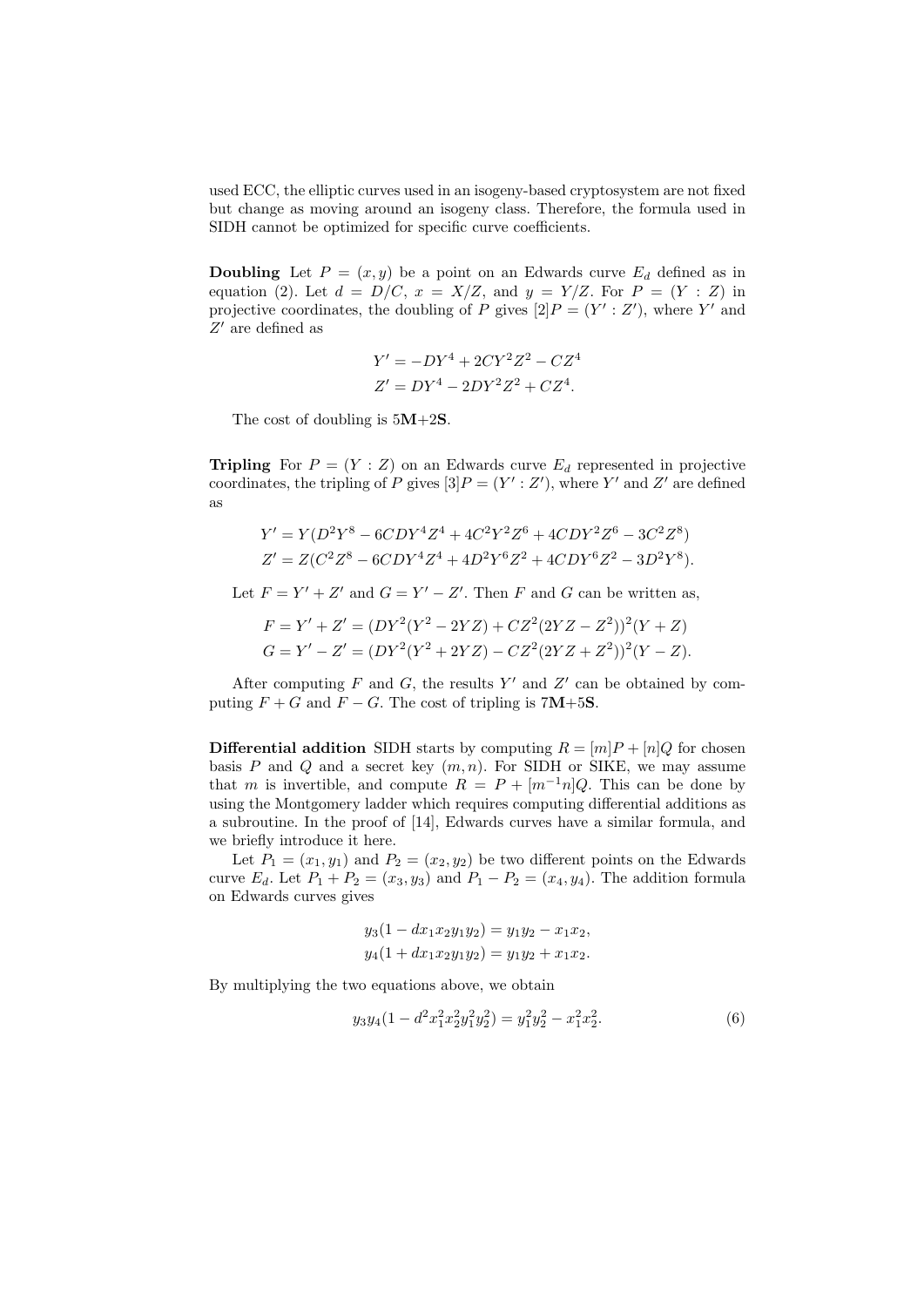Substitute  $x_1^2 = \frac{1-y_1^2}{1-dy_1^2}$  and  $x_2^2 = \frac{1-y_2^2}{1-dy_2^2}$ , and let  $y_i = Y_i/Z_i$  for  $i = 1, 2, 3, 4$ . Then, equation  $(6)$  can be rewritten as,

$$
\frac{Y_3}{Z_3} = -\frac{(dY_1^2Y_2^2 - Y_2^2Z_1^2 - Y_1^2Z_2^2 + Z_1^2Z_2^2)Z_4}{(dY_1^2Y_2^2 - dY_2^2Z_1^2 - dY_1^2Z_2^2 + Z_1^2Z_2^2)Y_4}.\tag{7}
$$

Using the equation (7), the doubling-and-addition for ladder computation on an Edwards curve costs 8M+4S.

The j-invariant In SIDH, the j-invariant of the image curve  $E_{AB}$  is used as a shared secret between two parties. The j-invariant of an Edwards curve  $E_d$  is defined as

$$
j(E_d) = \frac{16(C^2 + 14CD + D^2)^3}{CD(C - D)^4}
$$

where  $d = D/C$ . The computational cost of the j-invariant is  $3M+4S+1I$ , where I represents field inversion.

#### 3.2 Isogenies on Edwards Curves

Projective 3-isogenies The formulas for odd-degree isogenies on Edwards curves were first proposed by Moody and Shumow in [19]. They proposed a "multiplicative" isogeny formula on Edwards curves that resulted in better algebraic complexity than the "additive" form of Vélu's formula. Let  $P = (\alpha, \beta)$ be a 3-torsion point on an Edwards curve  $E_d$ . Then  $\phi$  is a 3-isogeny from  $E_d$  to  $E'_d$ , given by the following equation:

$$
\psi(x,y) = \left(\frac{x}{\beta^2} \frac{\beta^2 x^3 - \alpha^2 y^2}{1 - d^2 \alpha^2 \beta^2 x^2 y^2}, \frac{y}{\beta^2} \frac{\beta^2 y^2 - \alpha^2 x^2}{1 - d^2 \alpha^2 \beta^2 x^2 y^2}\right),
$$

where  $d' = \beta^8 d^3$  and with  $\langle P \rangle$  as a kernel. Later, Kim et al. optimized the isogeny formula presented in [19] using projective coordinates, projective curve coefficients, and division polynomials, for use in isogeny-based cryptosystems [15]. Let  $P = (\alpha, \beta)$  be a 3-torsion point on Edwards curve  $E_d$ , where  $\beta = Y_3/Z_3$ . Let  $\phi : E_d \to E_{d'}$  be a 3-isogeny generated by a kernel  $\langle P \rangle$ , such that  $E_{d'} =$  $E_d/\langle P \rangle$ . Let  $(Y:Z)$  be the additional input and  $(Y':Z')$  be its corresponding image such that  $\phi(Y : Z) = (Y' : Z')$ . The projective version of the 3-isogeny on Edwards curves is given as

$$
(Y': Z') = (Y(Z2Y32 + 2Z2Y3Z3 + Y2Z32) \n\vdots Z(Z2Y32 + 2Y2Y3Z3 + Y2Z32)).
$$
\n(8)

The curve coefficients of the isogenous curve  $E_{d'}$  are,

$$
D' = (Z_3 + 2Y_3)^3 Z_3, \qquad C' = (2Z_3 + Y_3)^3 Y_3,\tag{9}
$$

where  $d' = D'/C'$ . The computational cost for evaluating the 3-isogeny and curve coefficients is  $6M+5S$  [15].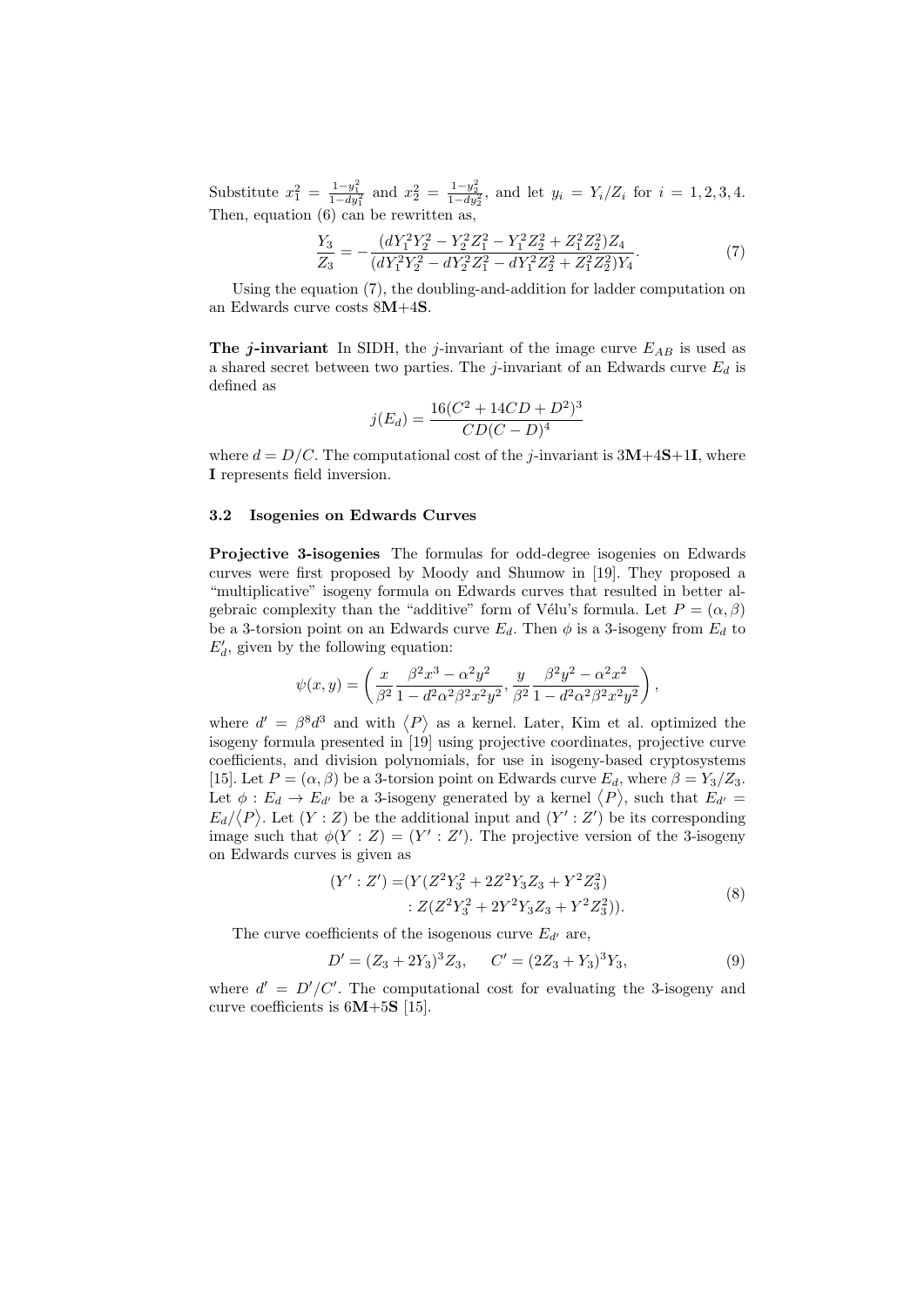Projective 4-isogenies In [15], Kim et al. proposed a 4-isogeny formula on Edwards curves by exploiting the efficiency of transforming Edwards curves and Montgomery curves. They combined the transformation between the two curves and the 4-isogeny on Montgomery curves.

Let  $P = (\alpha, \beta)$  be a 4-torsion point on an Edwards curve  $E_d$ , where  $\beta =$  $Y_4/Z_4$ . Let  $\phi: E_d \to E_{d'}$  be a 4-isogeny generated by a kernel  $\langle P \rangle$ , such that  $E_{d'} = E_d / \langle P \rangle$ . Let  $(Y : Z)$  be the additional input and  $(Y' : Z')$  be its corresponding image such that  $\phi(Y : Z) = (Y' : Z')$ . The projective version of the 4-isogeny on Edwards curves is given as

$$
Y' = (Z^2 Y_4^2 + Y^2 Z_4^2) Y Z (Y_4 + Z_4)^2,
$$
  
\n
$$
Z' = (Z^2 Y_4^2 + Y^2 Z_4^2)^2 + 2Y^2 Z^2 Y_4 Z_4 (Y_4^2 + Z_4^2).
$$
\n(10)

The curve coefficients of the isogenous curve  $E_{d'}$  are,

$$
D' = 8Y_4 Z_4 (Y_4^2 + Z_4^2),
$$
  
\n
$$
C' = (Y_4 + Z_4)^4.
$$
\n(11)

where  $d' = D'/C'$ . For the computational cost, we further optimized the result presented in [15]. The computational cost for evaluating the 4-isogeny and curve coefficients is 6M+6S.

#### 3.3 Summary of the Lower-level Functions

Table 1 summarizes the computational costs of point and isogeny operations on Montgomery and Edwards curves. The get 4 isog and get 3 isog are functions that compute the coefficients of the isogenous curve. The eval 4 isog and eval 3 isog are functions that evaluate the isogeny on a given input point. As shown in Table 1, except for the doubling and differential addition for computing the Montgomery ladder, operations on Edwards curves are as efficient as on Montgomery curves, especially when recovering the coefficients of the image curve.

Table 1: Computational costs of lower-level functions on Montgomery and Edwards curves

|                       | Montgomery Curves | Edwards Curves |
|-----------------------|-------------------|----------------|
| Differential Addition | $6M+4S$           | $8M+4S$        |
| Doubling              | $4M+2S$           | $5M+2S$        |
| get_4_isog            | $4S+4a+1s$        | $4S+2a+2s$     |
| $eval_4$ isog         | $6M+2S+3a+3s$     | $6M+2S+4a+3s$  |
| Tripling              | $7M+5S+3a+7s$     | $7M+5S+2a+7s$  |
| get_3_isog            | $2M+3S+12a+3s$    | $2M+3S+7a+4s$  |
| $eval_3$ isog         | $4M+2S+2a+2s$     | $4M+2S+3a+3s$  |
| $i$ -invariant        | $3M+4S+1I$        | $3M+4S+1I$     |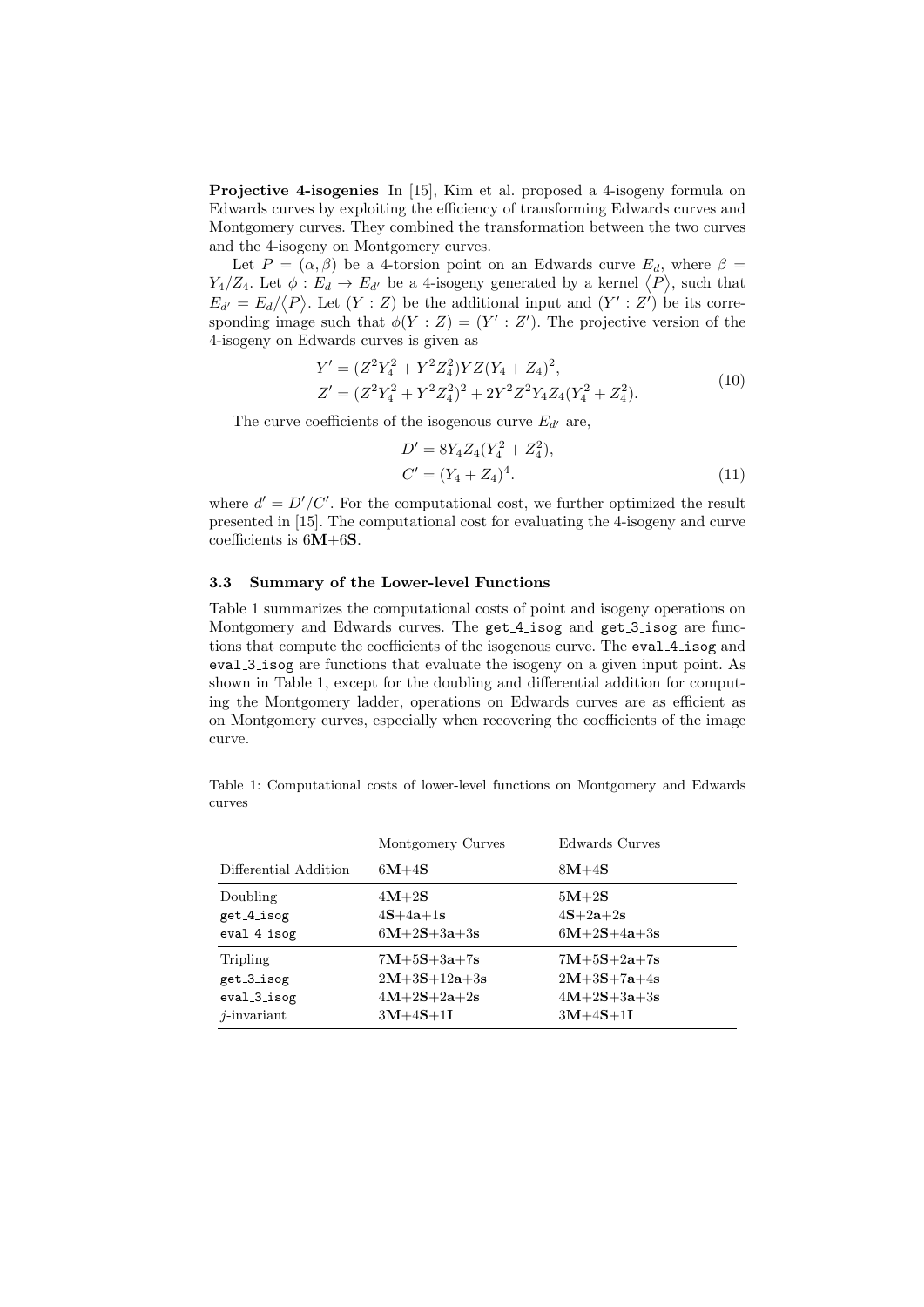## 4 New Hybrid Method for SIDH

In this section, we present a new hybrid method for SIDH. As Edwards curves have benefits when computing isogenies, an optimal combination with Montgomery curves results in better performance than Montgomery-only-SIDH. The proposed idea is to compute the curve coefficient of an image curve using the Edwards formula and modify the evaluation of an isogeny on Montgomery curves with Edwards isogenies. To conclude, we first show the computational cost of the conversion between Montgomery and Edwards curves. Then, we propose efficient 3- and 4- isogeny formulas for SIDH. Lastly, we present our implementation results.

## 4.1 Switching between Montgomery and Edwards curves

In this subsection, we analyze the additional cost required during the transformation process. Let  $A_M$ ,  $B_M$ , and  $C_M$  be the projective curve coefficients of the Montgomery curve  $M_{A_M:B_M:C_M}$  and  $D_E$  and  $C_E$  be the projective curve coefficients of the corresponding Edwards curve  $E_{C_E:D_E}$ . Fortunately, the arithmetic on the Montgomery curve only uses the curve coefficients  $A_M$  and  $C_M$ , which correspond to the Edwards curve coefficients  $C_E$  and  $D_E$ . Instead of storing  $A_M$ and  $C_M$ , the implementation in [1,10] stores  $A_M + 2C_M$  and  $4C_M$  for doubling and  $A_M + 2C_M$  and  $A_M - 2C_M$  for tripling, for computational efficiency.

Montgomery to Edwards The conversion of a Montgomery curve to an Edwards curve occurs after elliptic curve point operations in order to use Edwards isogenies. Moreover, as the coefficients of an elliptic curve are not used for computing get  $\ell$  isog and eval  $\ell$  isog, where  $\ell \in \{3, 4\}$ , we may omit the conversion of the curve coefficients. Let  $(X_M : Z_M)$  be the projective point on a Montgomery curve  $M_{A_M:B_M:C_M}$  and  $(Y_E:Z_E)$  be the projective point on an Edwards curve  $E_{C_E:D_E}$ . The transformation from a Montgomery curve to an Edwards curve on Alice's side is the same as on Bob's side, and is as follows:

$$
(X_M:Z_M)\to (Y_E:Z_E)=(X_M-Z_M:X_M+Z_M)
$$

Edwards to Montgomery The conversion of points on an Edwards curve to points on a Montgomery curve occurs after computing  $eval$  isog and the conversion of the curve coefficients occurs after computing  $\texttt{get}\_\texttt{Isog}.$  Let  $(X_M :$  $Z_M$ ) be the projective point on a Montgomery curve  $M_{A_M:B_M:C_M}$  and  $(Y_E:Z_E)$ be the projective point on an Edwards curve  $E_{C_E:D_E}$ . The transformation from an Edwards curve to a Montgomery curve on Alice's side is as follows:

$$
(Y_E : Z_E) \to (X_M : Z_M) = (Y_E + Z_E : Z_E - Y_E)
$$
  
(C<sub>E</sub> : D<sub>E</sub>) \to (A' : C') = (4C<sub>E</sub> : 4(C<sub>E</sub> - D<sub>E</sub>)) = (C<sub>E</sub> : (C<sub>E</sub> - D<sub>E</sub>)) (12)

where  $A' = A_M + 2C_M$  and  $C' = 4C_M$ .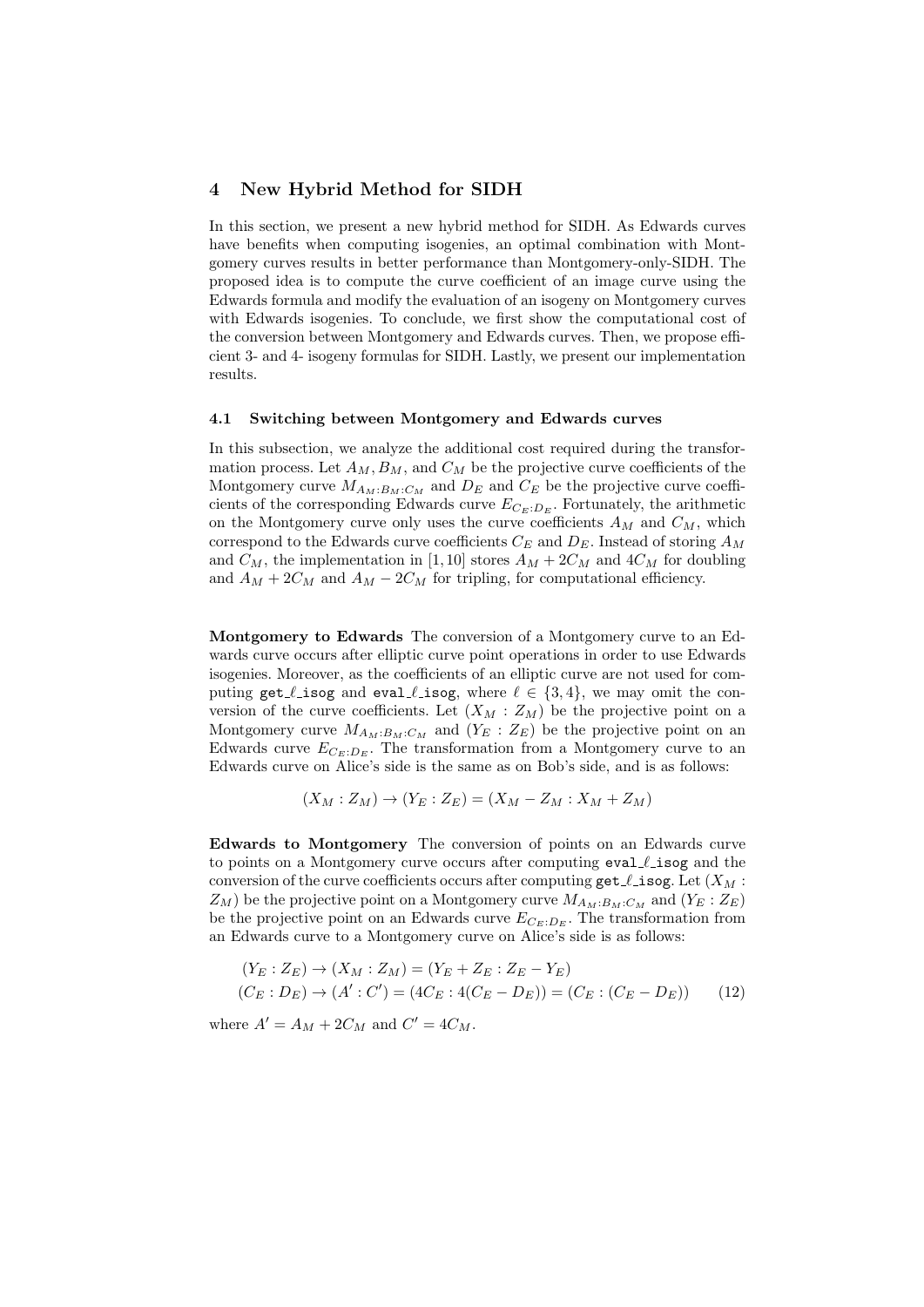The transformation from an Edwards curve to a Montgomery curve on Bob's side is as follows:

$$
(Y_E : Z_E) \to (X_M : Z_M) = (Y_E + Z_E : Z_E - Y_E)
$$
  

$$
(C_E : D_E) \to (A' : C') = (4C_E : 4D_E) = (C_E : D_E)
$$

where  $A' = A_M + 2C_M$  and  $C' = A_M - 2C_M$ .

As shown in the above equations, there is no additional cost in the conversion of the curve coefficients on Bob's side. Now, we present a method to combine Edwards isogenies and point conversions between two curves efficiently.

#### 4.2 Proposed Method

Efficient isogeny formulas for hybrid SIDH The main idea is to use Edwards curves for recovering the curve coefficients. As denoted in Table 1, Edwards isogenies have fewer field operations than Montgomery isogenies. Moreover, when combined with the transformation between Montgomery and Edwards curves, the computation cost can be reduced even further. For example, instead of computing  $C_E$  and  $D_E$ , our modified get 4 isog on Edwards curves now computes  $C_E$  and  $C_E - D_E$  as in equation (12). This allows computing  $C_E = (Y_4 + Z_4)^4$ and  $C_E - D_E = (Y_4 - Z_4)^4$  for a 4-torsion point  $(Y_4 : Z_4)$  on an Edwards curve, which requires fewer field operations than standard Edwards isogenies.

However, direct substitution of Montgomery isogenies by Edwards isogenies would increase computational costs due to additional field additions and subtractions during point conversions. As isogenies are computed multiple times during key exchange, such an increase in the number of field additions and subtractions would result in performance degradation. Therefore, because points on a Montgomery curve are converted to points on an Edwards curve to recover the curve coefficients, we tailored the isogeny evaluation function to reuse the converted points. Additionally, we noticed that tripling on an Edwards curve requires fewer field additions than on a Montgomery curve. Hence, we used a similar technique to obtain an Edwards-like Montgomery tripling function. While the input of the tripling function is a point on a Montgomery curve, the tripling is computed using the Edwards tripling formula. The output of the function is a point on a Montgomery curve.

The outline of the modified isogeny evaluation function is summarized in the equation below, and tripling on a Montgomery curve is modified by a similar process. As shown in the equation, the modified evaluation function is merely a composite function, where  $\phi$  denotes an isogeny on an Edwards curve,  $\iota$  denotes conversion from Montgomery to Edwards curves, and  $\iota^{-1}$  denotes conversion from Edwards to Montgomery curves.

$$
M \stackrel{\iota}{\longrightarrow} E \stackrel{\phi}{\longrightarrow} E' \stackrel{\iota^{-1}}{\longrightarrow} M'
$$

Combining the functions  $\iota, \phi$ , and  $\iota^{-1}$  we obtain an efficient isogeny evaluation and tripling formula on Montgomery curves. Table 4 briefly summarizes the conversion process and form of the curve mainly used for implementing SIDH.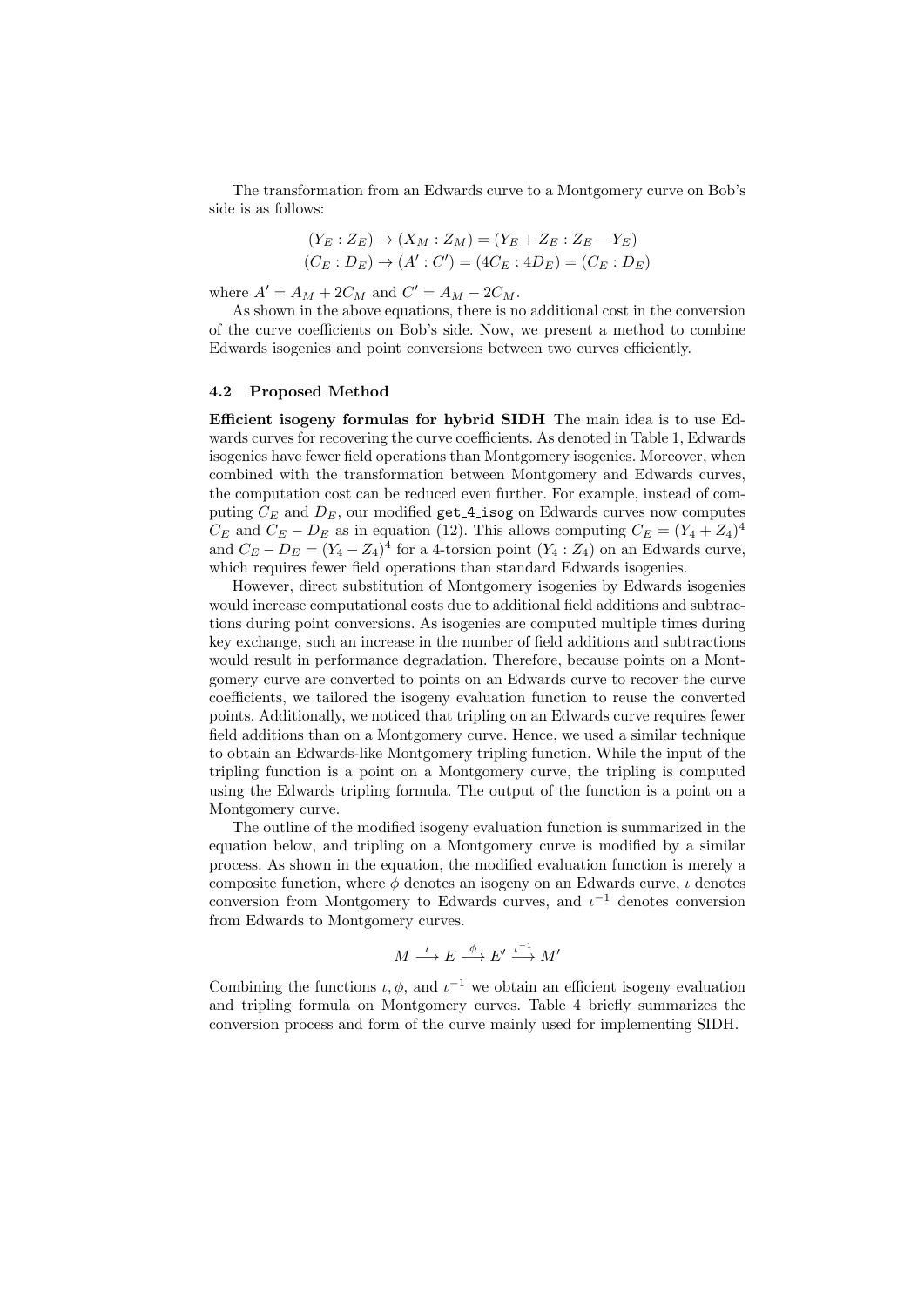|                | Main curve | Input                              | Output                                        | Conversion                                     |
|----------------|------------|------------------------------------|-----------------------------------------------|------------------------------------------------|
| Tripling       | Montgomery | Point on a<br>Montgomery<br>curve  | Point on a<br>Montgomery<br>curve             | Mont. $\rightarrow$ Ed. $\rightarrow$<br>Mont. |
| $get$ $l$ isog | Edwards    | Points on an<br>Edwards curve      | Curve coefficient<br>of a Montgomery<br>curve | $Ed. \rightarrow Mont.$                        |
| $eval$ isog    | Montgomery | Converted<br>Edwards points        | Points on a<br>Montgomery<br>curve            | Mont. $\rightarrow$ Ed. $\rightarrow$<br>Mont. |
|                |            | Points on a<br>Montgomery<br>curve |                                               |                                                |

Table 2: Result of the conversion processes and isogeny computation for the proposed method.

Algorithms  $1 - 4$  illustrate the proposed isogeny formulas. Algorithm 1 describes ways to compute the curve coefficients of the 3-isogenous image curve, given 3-torsion points on an Edwards curve. Let  $P = (Y_3 : Z_3)$  be a 3-torsion point on an Edwards curve  $E_d$ , which is birationally equivalent to a Montgomery curve  $M_{a,b}$ . Let  $\phi : E_d \to E_{d'}$ , where  $\ker \phi = \langle P \rangle$ . Algorithm 1 outputs the curve coefficients of a Montgomery curve  $M_{a',b'}$ , where  $M_{a',b'}$  is birationally equivalent to  $E_{d'}$ . For an additional curve point  $Q = (X : Z)$  on a Montgomery curve  $M_{a,b}$ , Algorithm 2 outputs  $Q' = (X' : Z')$  on a Montgomery curve  $M_{a',b'}$ , using a 3-torsion point on an Edwards curve. Similarly, Algorithm 3 describes ways to compute curve coefficients of the 4-isogenous image curve, given 4-torsion points on an Edwards curve. Let  $P = (Y_4 : Z_4)$  be a 4-torsion point on an Edwards curve  $E_d$ , which is birationally equivalent to a Montgomery curve  $M_{a,b}$ . Let  $\phi: E_d \to E_{d'}$ , where  $\ker \phi = \langle P \rangle$ . Algorithm 3 outputs the curve coefficients of a Montgomery curve  $M_{a',b'}$ , where  $M_{a',b'}$  is birationally equivalent to  $E_{d'}$ . For an additional curve point  $Q = (X : Z)$  on a Montgomery curve  $M_{a,b}$ , Algorithm 4 outputs  $Q' = (X' : Z')$  on a Montgomery curve  $M_{a',b'}$  using 4-torsion points on an Edwards curve.

Proposed hybrid SIDH Combining the results of the above subsections, we describe the proposed hybrid SIDH on Alice's side. The proposed method computes the kernel  $\langle R = \langle P + [m_A]Q \rangle$  on a Montgomery curve. The points  $R' = [\ell^{e-i-1}]R$  are computed on Montgomery curves. Then R' is converted to a point  $R^{\prime}_{E}$  on an Edwards curve to obtain the Montgomery curve coefficient of the image curve using the Edwards isogeny formula. The evaluation of the points  $(P_B, Q_B, P_B - Q_B)$  on a Montgomery curve is performed by using  $R'_E$  and  $R'$  on a Montgomery curve. When computing the shared secret key, the points are no longer evaluated and only the curve coefficients are obtained. Without the need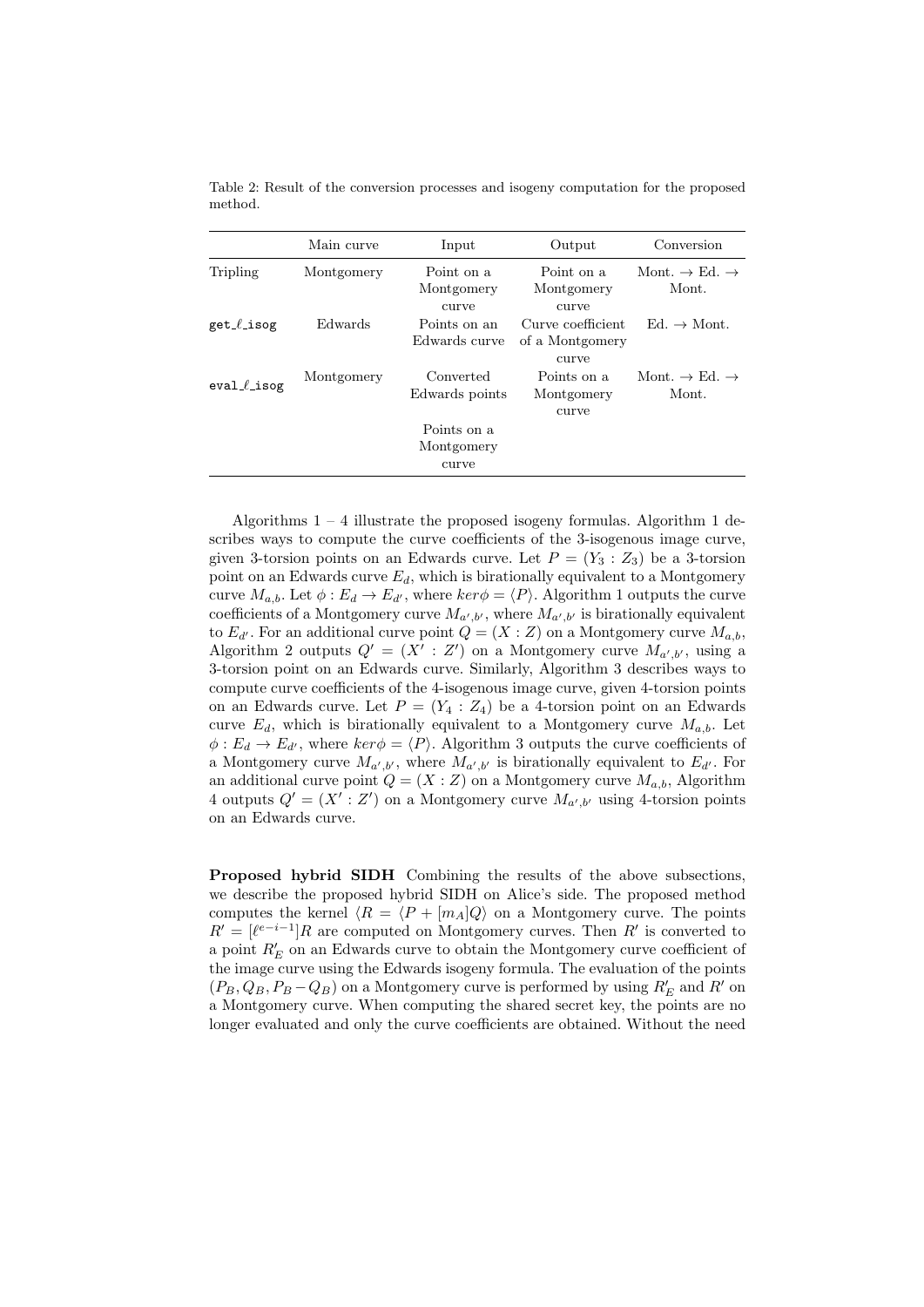to convert back to a Montgomery curve, we use the  $j$ -invariant formula of an Edwards curve to reduce the field additions and subtractions. Bob repeats the same operation as Alice in the SIDH protocol, except for the kernel computation. The computation of  $R' = [\ell^{e-i-1}]R$  is then obtained on Montgomery curves by using Edwards-like tripling formula. Table 3 compares the computational cost of Montgomery-only SIDH and the proposed hybrid SIDH.

|            |                        | [10]           | Ours          |  |
|------------|------------------------|----------------|---------------|--|
|            | Kernel                 | $6M+4S$        |               |  |
|            | Doubling               | $4M+2S$        |               |  |
| Alice:     | Point conversion       |                | $1a+1s$       |  |
|            | get <sub>-4-isog</sub> | $4S+4a+1s$     | $4S+2a$       |  |
|            |                        | Mont.          | Ed.           |  |
|            | $eval_4$ isog          | $6M+2S+3a+3s$  | $6M+2S+3a+3s$ |  |
| Kernel     |                        | $6M+4S$        |               |  |
| <b>Bob</b> | Tripling               | $7M+5S+3a+7s$  | $7M+5S+2a+7s$ |  |
|            | Point conversion       |                | $1a+1s$       |  |
|            |                        | $2M+3S+12a+3s$ | $2M+3S+7a+2s$ |  |
|            | get_3_isog             | Mont.          | Ed.           |  |
|            | eval_3_isog            | $4M+2S+2a+2s$  | $4M+2S+2a+2s$ |  |

Table 3: Computational costs of key generation stage in Montgomery-only SIDH and proposed hybrid SIDH.

To conclude, using Edwards curves for computing the coefficient of the image curve has two benefits. First, as shown in Table 3, the number of field additions and subtractions is reduced. Last but not least, the dependency between get  $\ell$  isog and eval  $\ell$  isog is reduced. Note that for the parameter  $p =$  $\ell_A^{e_A} \ell_B^{e_B} \pm 1$ , Alice computes the  $\ell_A$ -isogeny  $e_A$  times, and Bob computes the  $\ell_B$ isogeny  $e_B$  times. For  $0 \le i \le e_A - 2$ , the curve coefficients of the isogenous curve must be recovered to obtain the kernel for the  $i+1$ -th isogeny computation. However, at the very last step of the key generation stage, only the evaluation of an isogeny is required, because the evaluated points of the opponent's public parameters —  $(\phi_A(P_B), \phi_A(Q_B), \phi_A(P_B - Q_B))$  or  $(\phi_B(P_A), \phi_B(Q_A), \phi_B(P_A - Q_A))$ — are exchanged. However, in the implementation of SIDH in [1],  $get$   $\ell$  isog is called at the last step of the key generation stage, because  $get \ell$  isog computes the precomputation values used for eval  $\ell$  isog. On the contrary, when using Edwards isogenies this dependency is reduced, so that  $get \ell$  isog is omitted at the last step of public key generation.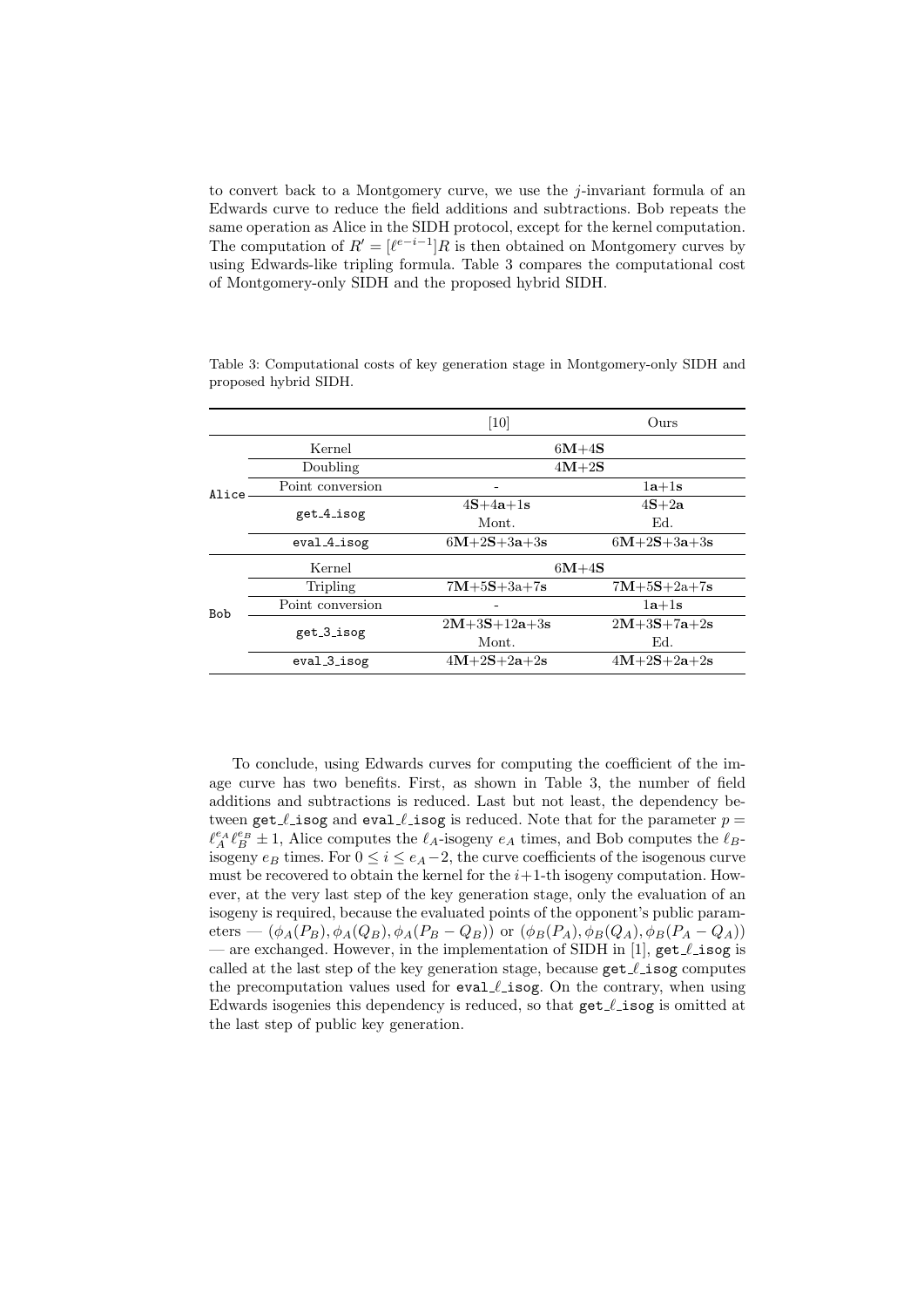#### 4.3 Implementation Results

In this subsection, we present the implementation results of the proposed SIDH method. We used the finite field  $\mathbb{F}_{p^2}$ , where p is prime, and  $\mathbb{F}_{p^2} = \mathbb{F}_p[X]/(X^2+1)$ . For the prime p, we used the 503-bit prime  $p_{503} = 2^{250} \cdot 3^{159} - 1$  and the 751-bit prime  $p_{751} = 2^{372} \cdot 3^{239} - 1$ , presented in [1, 10], which aim at the 128-bit and 192-bit security levels, respectively.

To evaluate the performance, the algorithms are implemented in the C language. We used the SIDH library version 3.1 for SIDH on Montgomery curves [10]. To make an exact comparison, the field operations implemented in the SIDH library were used for both curves which are written in x64 assembly. As a result, the difference in performance lies purely in the choice of the elliptic curve model. All the cycle counts were obtained on one core of an Intel Core i7-8700K at 3.70 GHz, running Ubuntu 16.04 LTS. For the compilation, we used GNU GCC version 5.4.0 with an optimization level -O3.

We first measured the field operations over  $\mathbb{F}_{p^2}$  to examine the ratio between each operation. To this end, each field operation was repeated 10<sup>8</sup> times for each prime field. Table 4 summarizes the average cycle counts of field operations over  $\mathbb{F}_{p^2}$ .

Field size Addition Subtraction Multiplication Squaring Inversion  $p_{503}$  41 34 429 322 86,497  $p_{751}$  61 52 784 591 242,671

Table 4: Cycle counts of the field operations over  $\mathbb{F}_{n^2}$ .

As in Table 4, 1S equals approximately 0.8M, for both the 503-bit prime and 751-bit prime. Combining the results from Table 3 and Table 4, Table 5 compares the performance of SIDH between the Montgomery-only implementation and the proposed hybrid SIDH. For each implementation, we report the average cycles of  $10^7$  times. As shown in Table 5, the proposed method is  $1.03\%$ and 1.09% faster than the Montgomery-only implementation on  $p_{503}$  and  $p_{751}$ , respectively. The reason for this is that the computational cost of recovering the coefficient of the isogenous curve is reduced when an Edwards isogeny is used. Also, the use of the Edwards-like tripling formula for Montgomery curves has contributed to the overall speed improvement. The implementation is available at https://github.com/CIST-CAL/HybridSIDH.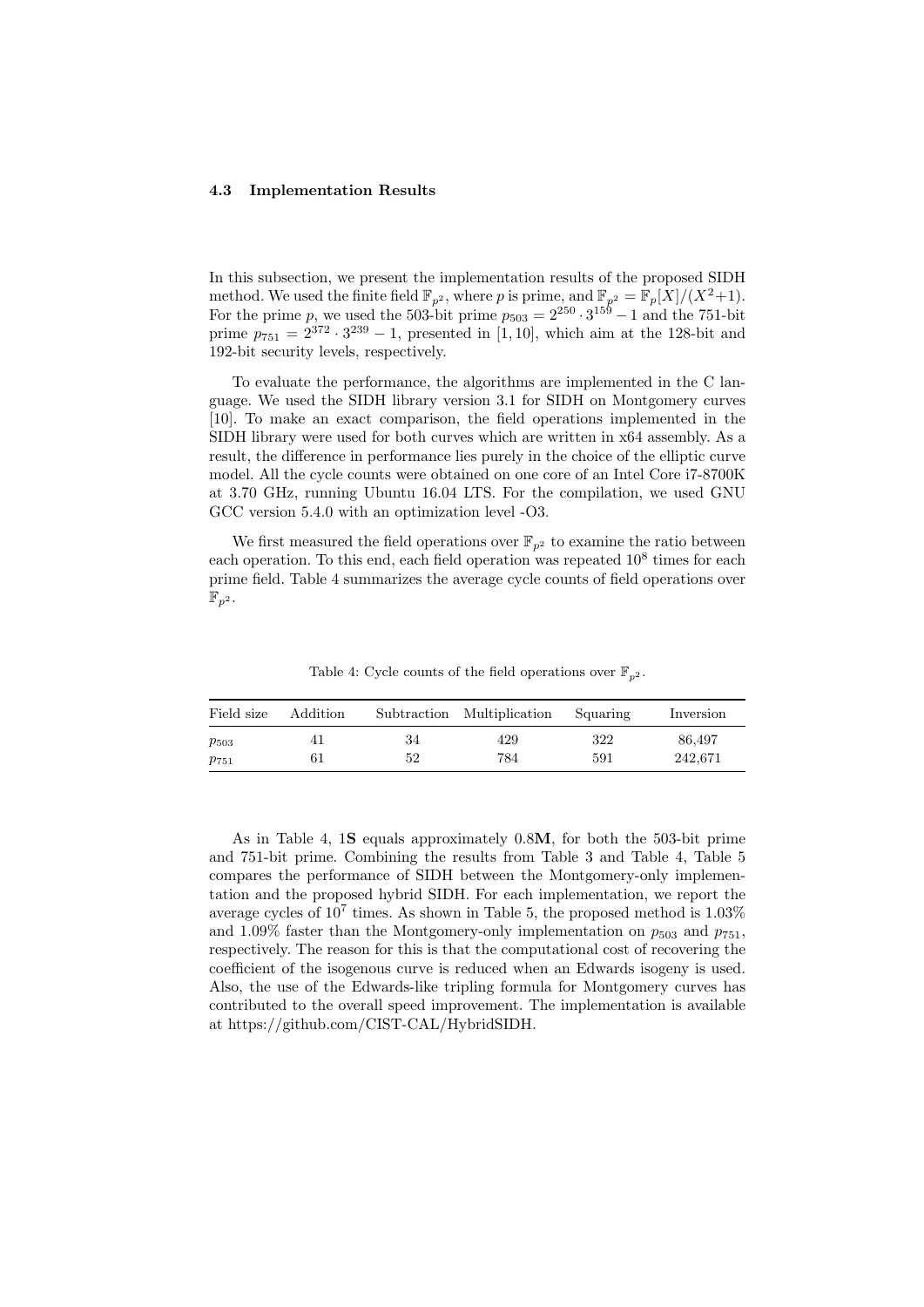|                    | Montgomery-only [10] |           | This Work |           |
|--------------------|----------------------|-----------|-----------|-----------|
|                    | $p_{503}$            | $p_{751}$ | $p_{503}$ | $p_{751}$ |
| Alice's Keygen     | 6,348                | 18,256    | 6,332     | 18.009    |
| Bob's Keygen       | 7,034                | 20,483    | 6.985     | 20,324    |
| Alice's Shared Key | 5,180                | 14,950    | 5,154     | 14,828    |
| Bob's Shared Key   | 6,057                | 17,589    | 5,892     | 17,335    |
| Total              | 24,619               | 71,278    | 24,363    | 70,496    |

Table 5: Performance results of SIDH implementation. The results were rounded to the nearest  $10^3$  clock cycles.

## 5 Conclusion and Future Work

In this paper, we proposed a new hybrid method for an SIDH implementation. Although using Edwards curves does not result in better SIDH performance, we noticed that Edwards curves have an advantage in isogeny computations and examined the optimal combination of using Montgomery and Edwards curves. We demonstrated that using Edwards curves for recovering the coefficient of the image curve and exploiting Edwards isogenies for evaluation on a Montgomery curve is faster than the currently proposed hybrid method.

The proposed method reduces the computational costs of isogenies on Montgomery curves in terms of field additions and subtractions. Using the proposed method, our Montgomery-Edwards hybrid SIDH is faster than the standard SIDH by 1.03% and 1.09% for the 128-bit and 192-bit security level, respectively. The hybrid method proposed in this paper is meaningful in two ways: i) it is as fast as the current state-of-the-art implementation and ii) it is faster than the previously proposed Montgomery–twisted Edwards version of hybrid SIDH. We emphasize the fact that using Edwards curves on isogeny-based cryptosystems can be quite practical. Additionally, because recently proposed isogeny-based cryptosystems have the same structure as in SIDH, our implementation results can also be applied.

# References

- 1. Azarderakhsh, R., Campagna, M., Costello, C., Feo, L., Hess, B., Jalali, A., Jao, D., Koziel, B., LaMacchia, B., Longa, P., et al.: Supersingular isogeny key encapsulation. Submission to the NIST Post-Quantum Standardization project (2017)
- 2. Azarderakhsh, R., Koziel, B., Langroudi, S.H.F., Kermani, M.M.: Fpga-sidh: Highperformance implementation of supersingular isogeny diffie-hellman key-exchange protocol on fpga. IACR Cryptology ePrint Archive 2016, 672 (2016)
- 3. Bernstein, D.J., Birkner, P., Joye, M., Lange, T., Peters, C.: Twisted Edwards curves. In: International Conference on Cryptology in Africa. pp. 389–405. Springer (2008)
- 4. Bos, J., Friedberger, S.: Arithmetic considerations for isogeny based cryptography. IEEE Transactions on Computers (2018)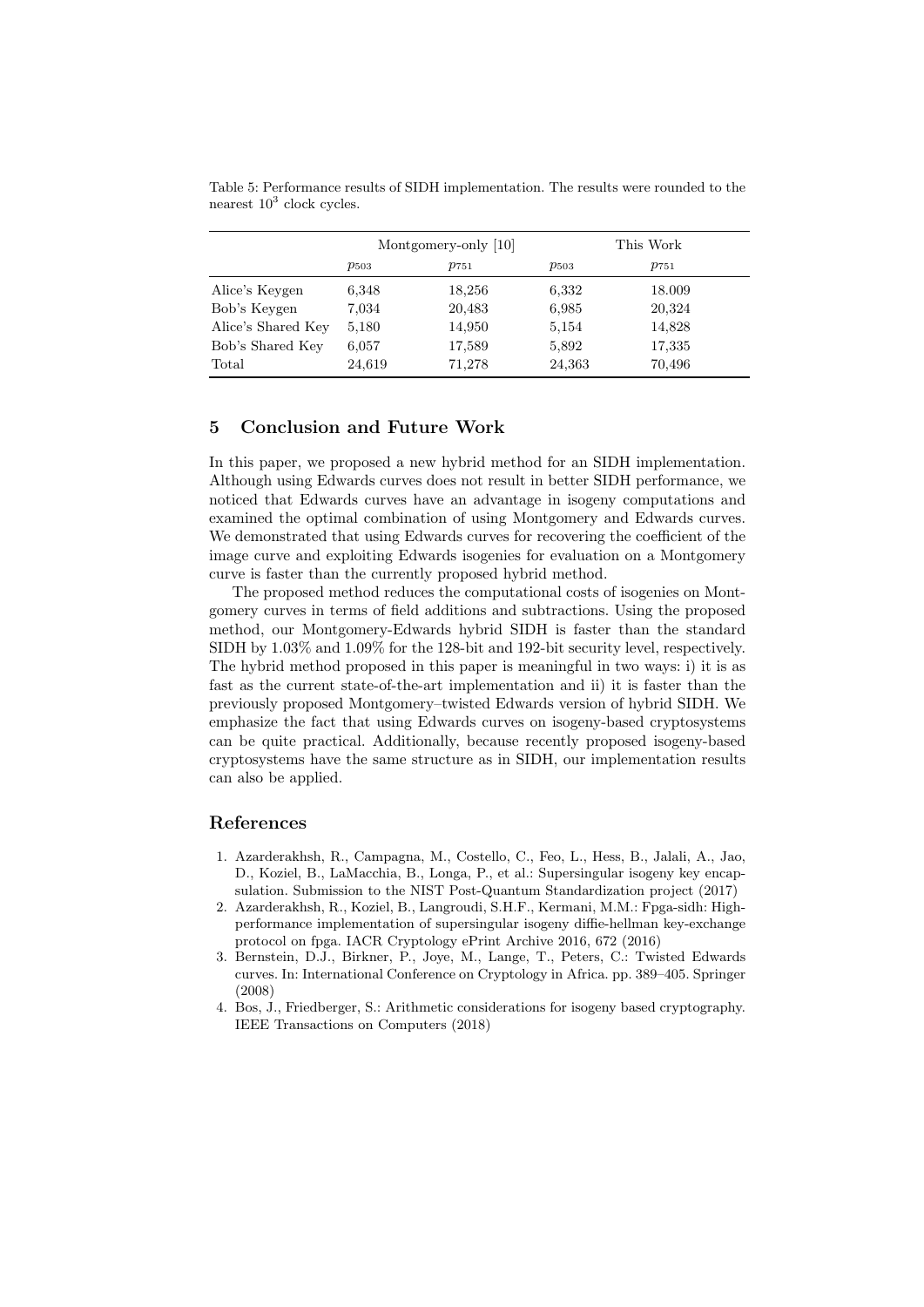- 5. Bos, J.W., Costello, C., Longa, P., Naehrig, M.: Selecting elliptic curves for cryptography: An efficiency and security analysis. Journal of Cryptographic Engineering 6(4), 259–286 (2016)
- 6. Bröker, R.: Constructing supersingular elliptic curves. J. Comb. Number Theory 1(3), 269–273 (2009)
- 7. Castryck, W., Galbraith, S.D., Farashahi, R.R.: Efficient arithmetic on elliptic curves using a mixed Edwards-Montgomery representation. IACR Cryptology ePrint Archive 2008, 218 (2008)
- 8. Childs, A., Jao, D., Soukharev, V.: Constructing elliptic curve isogenies in quantum subexponential time. Journal of Mathematical Cryptology 8(1), 1–29 (2014)
- 9. Costello, C., Hisil, H.: A simple and compact algorithm for SIDH with arbitrary degree isogenies. In: International Conference on the Theory and Application of Cryptology and Information Security. pp. 303–329. Springer (2017)
- 10. Costello, C., Longa, P., Naehrig, M.: SIDH library (2016-2018). https://github.com/Microsoft/PQCrypto-SIDH
- 11. Costello, C., Longa, P., Naehrig, M.: Efficient algorithms for supersingular isogeny diffie-hellman. In: Annual Cryptology Conference. pp. 572–601. Springer (2016)
- 12. Couveignes, J.M.: Hard homogeneous spaces. IACR Cryptology ePrint Archive 2006, 291 (2006)
- 13. Jao, D., De Feo, L.: Towards quantum-resistant cryptosystems from supersingular elliptic curve isogenies. In: International Workshop on Post-Quantum Cryptography. pp. 19–34. Springer (2011)
- 14. Justus, B., Loebenberger, D.: Differential addition in generalized Edwards coordinates. In: International Workshop on Security. pp. 316–325. Springer (2010)
- 15. Kim, S., Yoon, K., Kwon, J., Hong, S., Park, Y.H.: Efficient isogeny computations on twisted Edwards curves. Security and Communication Networks 2018 (2018)
- 16. Koziel, B., Jalali, A., Azarderakhsh, R., Jao, D., Mozaffari-Kermani, M.: NEON-SIDH: Efficient implementation of supersingular isogeny Diffie-Hellman key exchange protocol on arm. In: International Conference on Cryptology and Network Security. pp. 88–103. Springer (2016)
- 17. Meyer, M., Reith, S., Campos, F.: On hybrid SIDH schemes using edwards and montgomery curve arithmetic. IACR Cryptology ePrint Archive 2017, 1213 (2017)
- 18. Montgomery, P.L.: Speeding the pollard and elliptic curve methods of factorization. Mathematics of computation 48(177), 243–264 (1987)
- 19. Moody, D., Shumow, D.: Analogues of Vélu's formulas for isogenies on alternate models of elliptic curves. Mathematics of Computation 85(300), 1929–1951 (2016)
- 20. Seo, H., Liu, Z., Longa, P., Hu, Z.: SIDH on ARM: faster modular multiplications for faster post-quantum supersingular isogeny key exchange. IACR Transactions on Cryptographic Hardware and Embedded Systems pp. 1–20 (2018)
- 21. Stolbunov, A.: Constructing public-key cryptographic schemes based on class group action on a set of isogenous elliptic curves. Adv. in Math. of Comm. 4(2), 215–235 (2010)
- 22. Vélu, J.: Isogénies entre courbes elliptiques. CR Acad. Sc. Paris. 273, 238–241 (1971)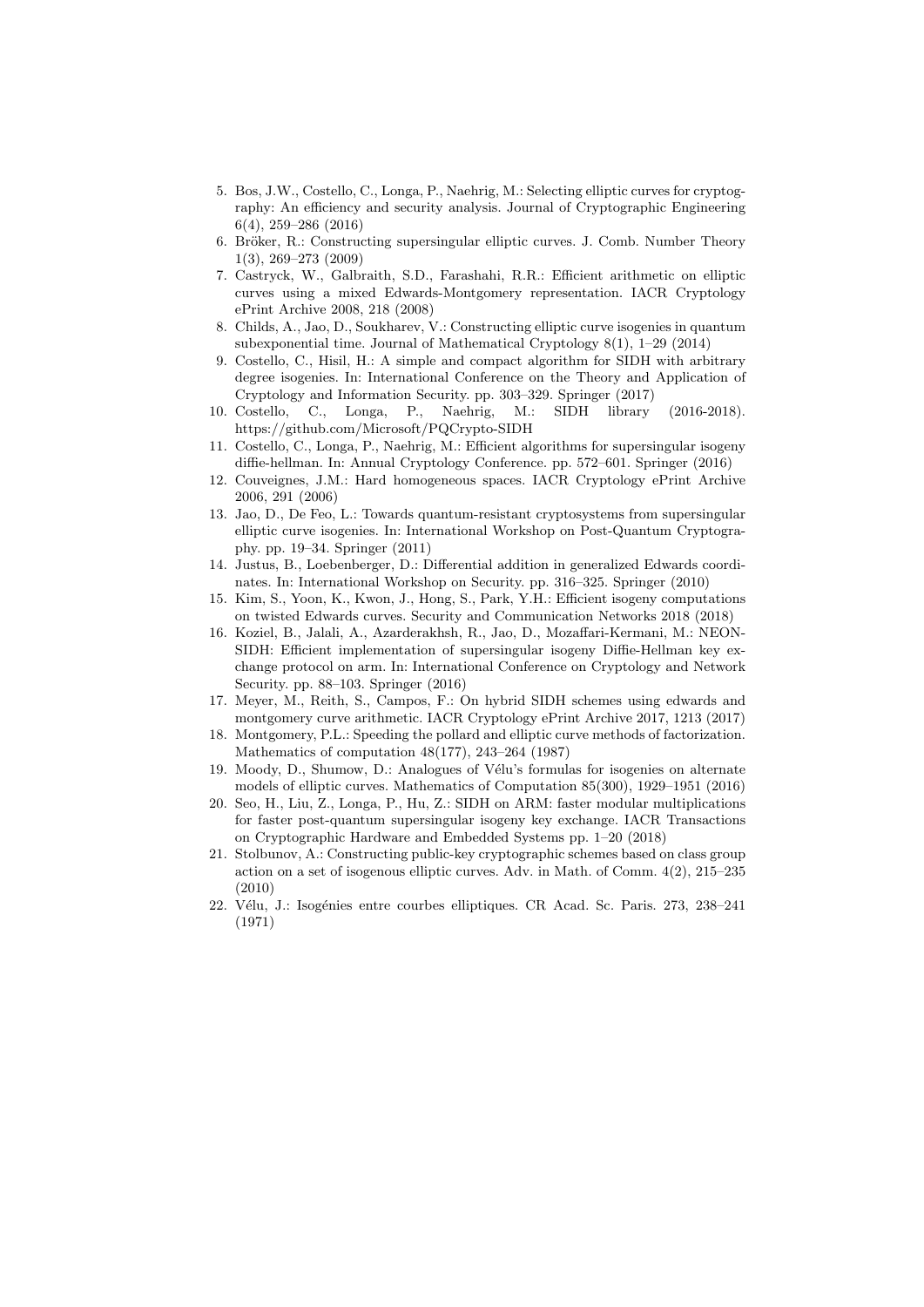Algorithm 1 Computing 3-isogeny on Edwards curves

|                                                         | <b>Require:</b> 3-torsion point $P = (Y_3 : Z_3)$ on an Edwards curve $E_d$        |  |
|---------------------------------------------------------|------------------------------------------------------------------------------------|--|
|                                                         | <b>Ensure:</b> The 3-isogenous Montgomery curve with projective curve coefficients |  |
| $C_M/D_M$ where $C_M = A' + 2C'$ and $D_M = A' - 2C'$ . |                                                                                    |  |
| 1: $t_0 \leftarrow Y_3 + Z_3$                           | // $t_0 = Y_3 + Z_3$                                                               |  |
| 2: $t_0 \leftarrow t_0^2$                               | // $t_0 = (Y_3 + Z_3)^2$                                                           |  |
| 3: $t_1 \leftarrow Y_3^2$                               | // $t_1 = Y_2^2$                                                                   |  |
| 4: $t_2 \leftarrow Z_3^2$                               | $1/t_2 = Z_3^2$                                                                    |  |
| $5: t_3 \leftarrow t_0 - t_1$                           | // $t_3 = Z_3^2 + 2Y_3Z_3$                                                         |  |
| 6: $t_4 \leftarrow t_0 - t_2$                           | // $t_4 = Y_3^2 + 2Y_3Z_3$                                                         |  |
| 7: $C_M \leftarrow t_0 + t_3$                           | // $C_M = Y_3^2 + 4Y_3Z_3 + 2Z_3^2$                                                |  |
| $8: t_2 \leftarrow t_2 + t_2$                           | $1/t_2 = 2Z_3^2$                                                                   |  |
| 9: $C_M \leftarrow C_M + t_2$                           | // $C_M = (Y_3 + 2Z_3)^2$                                                          |  |
| 10: $D_M \leftarrow t_0 + t_4$                          | // $D_M = Z_3^2 + 4Y_3Z_3 + 2Y_3^2$                                                |  |
| 11: $t_1 \leftarrow t_1 + t_1$                          | // $t_1 = 2Y_3^2$                                                                  |  |
| 12: $D_M \leftarrow D_M + t_1$                          | // $D_M = (Z_3 + 2Y_3)^2$                                                          |  |
| 13: $C_M \leftarrow C_M \cdot t4$                       | // $C_M = (Y_3 + 2Z_3)^3 Y_3$                                                      |  |
| 14: $D_M \leftarrow D_M \cdot t3$                       | // $D_M = (Z_3 + 2Y_3)^3 Z_3$                                                      |  |
| 15: return $C_M, D_M$                                   |                                                                                    |  |

Algorithm 2 Evaluating 3-isogeny on Montgomery curves

**Require:** 3-torsion point  $P = (Y_3 : Z_3)$  on  $E_d$  and a curve point  $Q_m = (X_m : Z_m)$  on  $M_{a,b}$  corresponding to a point  $Q_e = (Y : Z)$  on an Edwards curve  $E_d$ .

**Ensure:** Image point  $Q' = (X' : Z')$  on the image curve  $M_{a,b}$  birationally equivalent to  $\phi(E_d)$ 

| 1: $y \leftarrow X - Z$         | // $y$ : convert to point on an Edwards curve                     |
|---------------------------------|-------------------------------------------------------------------|
| 2: $z \leftarrow X + Z$         | // $z$ : convert to point on an Edwards curve                     |
| 3: $t_0 \leftarrow z \cdot Y_3$ | // $t_0 = z \cdot Y_3$                                            |
| 4: $t_1 \leftarrow y \cdot Z_3$ | // $t_1 = y \cdot Z_3$                                            |
| $5: t_2 \leftarrow t_0 + t_1$   | // $t_2 = (z \cdot Y_3 + y \cdot Z_3)$                            |
| 6: $t_2 \leftarrow t_2^2$       | // $t_2 = (z \cdot Y_3 + y \cdot Z_3)^2$                          |
| 7: $X' \leftarrow t_2 \cdot X$  | // $X' = (1/2) \cdot (y + z) \cdot (z \cdot Y_3 + y \cdot Z_3)^2$ |
| 8: $t_0 \leftarrow t_0 - t_1$   | // $t_0 = (z \cdot Y_3 - y \cdot Z_3)$                            |
| 9: $t_0 \leftarrow t_0^2$       | // $t_0 = (z \cdot Y_3 - y \cdot Z_3)^2$                          |
| 10: $Z' \leftarrow t_0 \cdot Z$ | // $Z' = (1/2) \cdot (z - y) \cdot (ZY_3 - YZ_3)^2$               |
| 11: return $X', Z'$             |                                                                   |